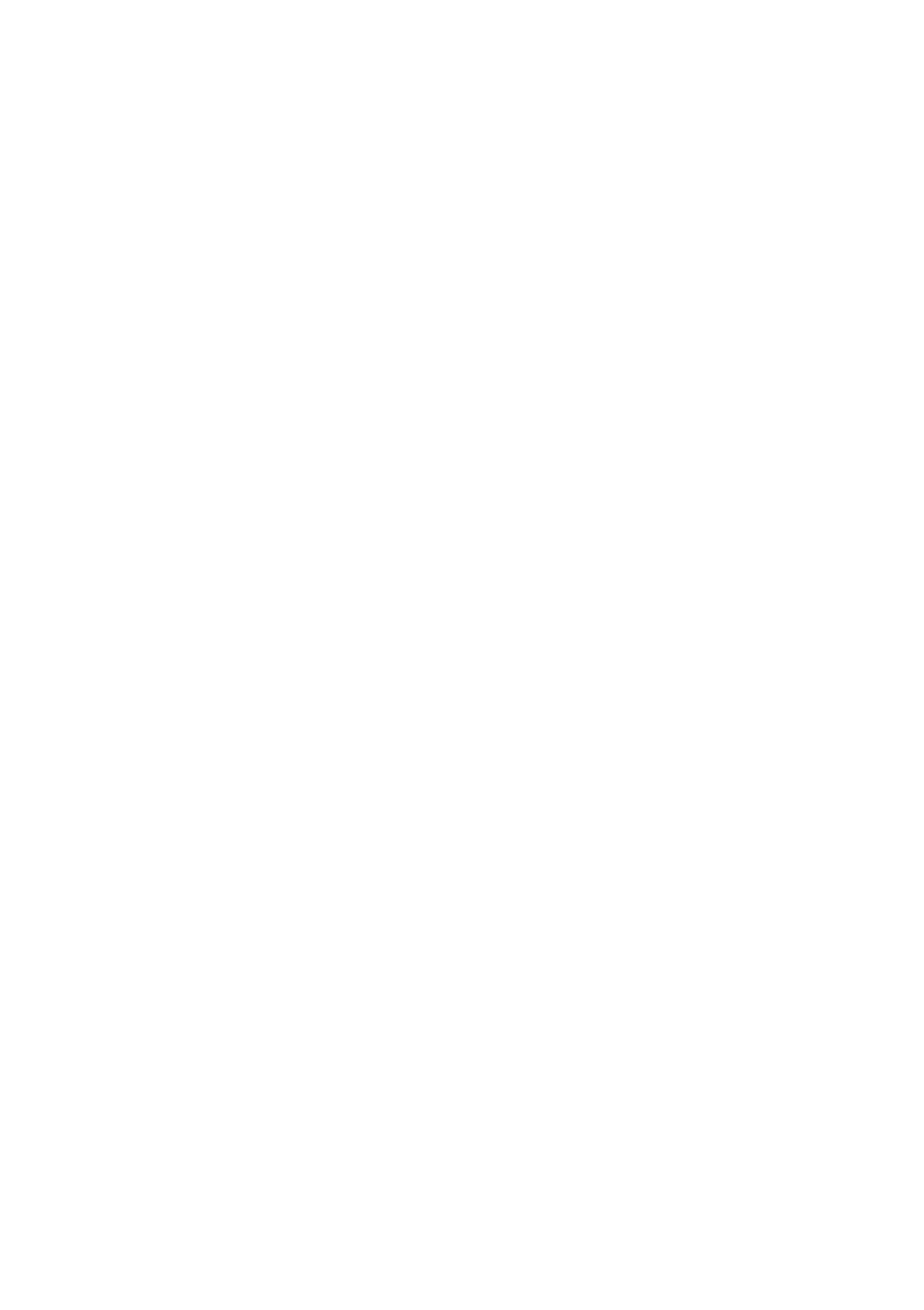# **Table of Contents**

| 1.  | Interpretation                                      | 3              |
|-----|-----------------------------------------------------|----------------|
| 2.  | Legislative Background                              | 5              |
| 3.  | Objectives of the Policy                            | 6              |
| 4.  | Date of Implementation                              | 6              |
| 5.  | Categories of Property for Levying of Differential  |                |
|     | Rates                                               | $\overline{7}$ |
| 6.  | Clarification of Categories of Property             | $\overline{7}$ |
| 7.  | Categories and Conditions of Ownership for Purposes |                |
|     | of Exemptions, Reductions and Rebates               | 13             |
| 8.  | Special Rating Areas                                | 18             |
| 9.  | Liability for Rates                                 | 19             |
| 10. | Dealing with Applications                           | 19             |
| 11. | Tariff Ratios for Differential Rating               | 20             |
| 12. | Tariffs for 2015/2016                               | 21             |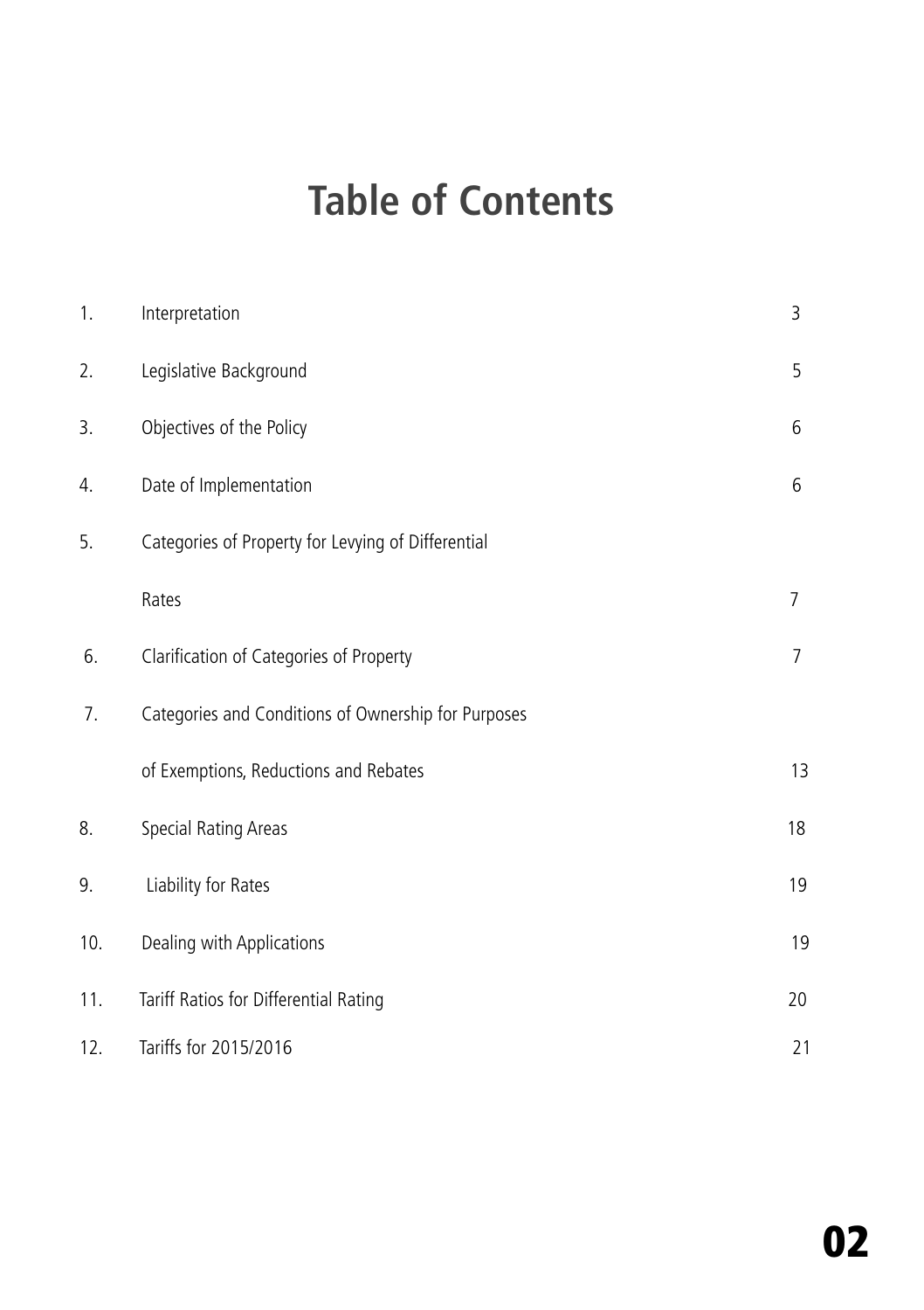## **1. INTERPRETATION**

#### **(1) In this Policy, any word or expression to which a meaning has been assigned in the Act bears that meaning and, unless the context otherwise indicates –**

*"agricultural holding"* means an area of land registered as an agricultural holding under the Agricultural Holdings (Transvaal) Registration Act, No. 22 of 1919;

*"bona fide farmer"* means the owner of a property who is taxed by the South African Revenue Services as a farmer;

*"City of Johannesburg Poverty Index"* means the poverty index determined by Council from time to time which index identifies levels of financial need in terms of the City's Expanded Social Package;

*"consent use"* means the purpose for which land may lawfully be used, and for which buildings may be erected and used only with the consent of the Council;

*"Council"* means –

- (a) the Metropolitan Municipality of the City of Johannesburg established by Provincial Notice No. 6766 of 2000, as amended, exercising its legislative and executive authority through its municipal Council; or
- (b) its successor in title; or
- (c) a structure or person exercising a delegated power or carrying out an instruction, where any power in this policy has been delegated or sub-delegated, or an instruction given, as contemplated in section 59 of the Systems Act; or
- (d) in respect of ownership of property, rateability and liability for rates, a service provider fulfilling a responsibility assigned to it through a service delivery agreement in terms of section 81(2) of the Systems Act or any other law, as the case may be;

*"current monthly rates"* means the rate levied on a property divided into monthly payments;

*"financial year"* means any period commencing on 1 July of a calendar year and ending on 30 June of the next succeeding calendar year;

*"fit for purpose built"* used in connection with a structure, means that the structure is fit for use/ habitation for purpose for which it was built;

*"MFMA"* means the Local Government: Municipal Finance Management Act, 56 of 2003;

*"municipal property"* means property owned, vested or under the control and management of the Council or its service provider in terms of any applicable legislation;

*"permitted use"* means in relation to a property, means the limited purposes for which the property may be used in terms of -

- (a) any restrictions imposed by
	- a condition of title: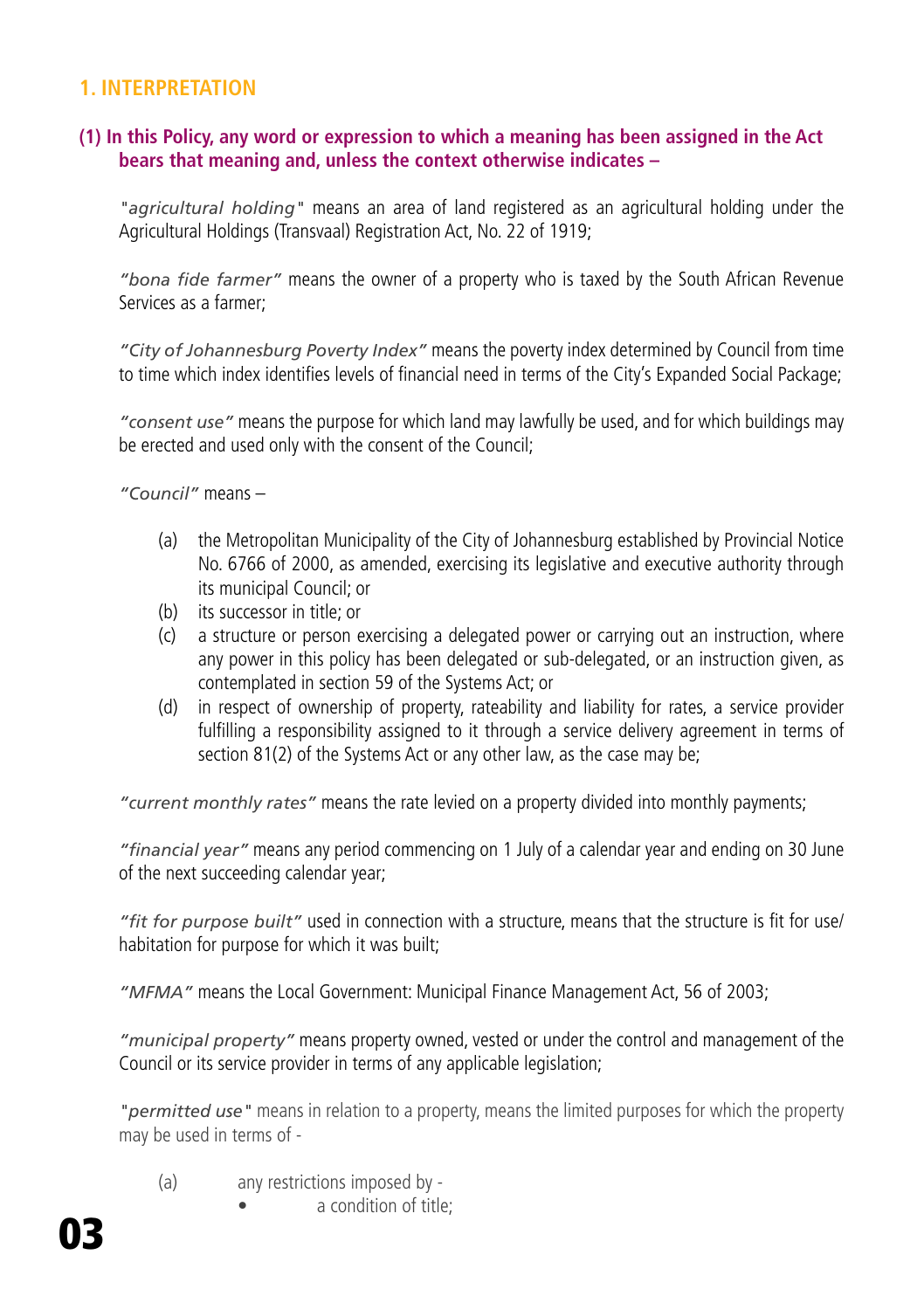- a provision of a town planning of land use scheme; or
- any legislation applicable to any specific property or properties; or
- (b) any alleviation of any such restrictions;

*"privately owned property"* means property not owned or vested in the state or an organ of state;

*"public service infrastructure"* means public service infrastructure as defined in the Act;

*"rateable property"* means property on which a municipality may in terms of Section 2 levy a rate, excluding property fully excluded from the levying of rates in terms of section 17;

*"ratepayer"* means any owner of rateable property as well as any owner of rateable property held under sectional title, situated within the area of jurisdiction of the Council;

*"regulation"* means a regulation promulgated in terms of the Act;

*"school"* means a school as defined in the South African Schools Act 84 of 1996; are we doing anything with private schools

*"Sectional Titles Act"* means the Sectional Titles Act, 95 of 1986;

*"Sectional titles property"* means sectional title units as defined in the Sectional Titles Act, 95 of 1986;

*"service provider"* means a service provider contemplated in paragraph (d) of the definition of Council;

*"State"* in so far as it relates to property owned and used by the State, means property owned and used by the National Government and Gauteng Provincial Government for the provision of community type services, including but not limited to police stations, hospitals and crematoria. All other property owned and used by the State will be classified in accordance with its zoning i.e. business for offices, residential for housing schemes and police flats etc;

*"State social security grant"* means any social assistance granted in terms of the Social Assistance Act 59 of 1992;

*"Structures Act"* means the Local Government: Municipal Structures Act, 117 of 1998;

*"Systems Act"* means the Local Government: Municipal Systems Act, 32 of 2000;

*"technical and other colleges"* means a public college and a private college as contemplated in the Further Education and Training Colleges Act, 16 of 2006;

*"the Act"* means the Local Government: Municipal Property Rates Act 6 of 2004;

*"threshold"* means the reduction, as contemplated in section 15 of the Act, of residential property;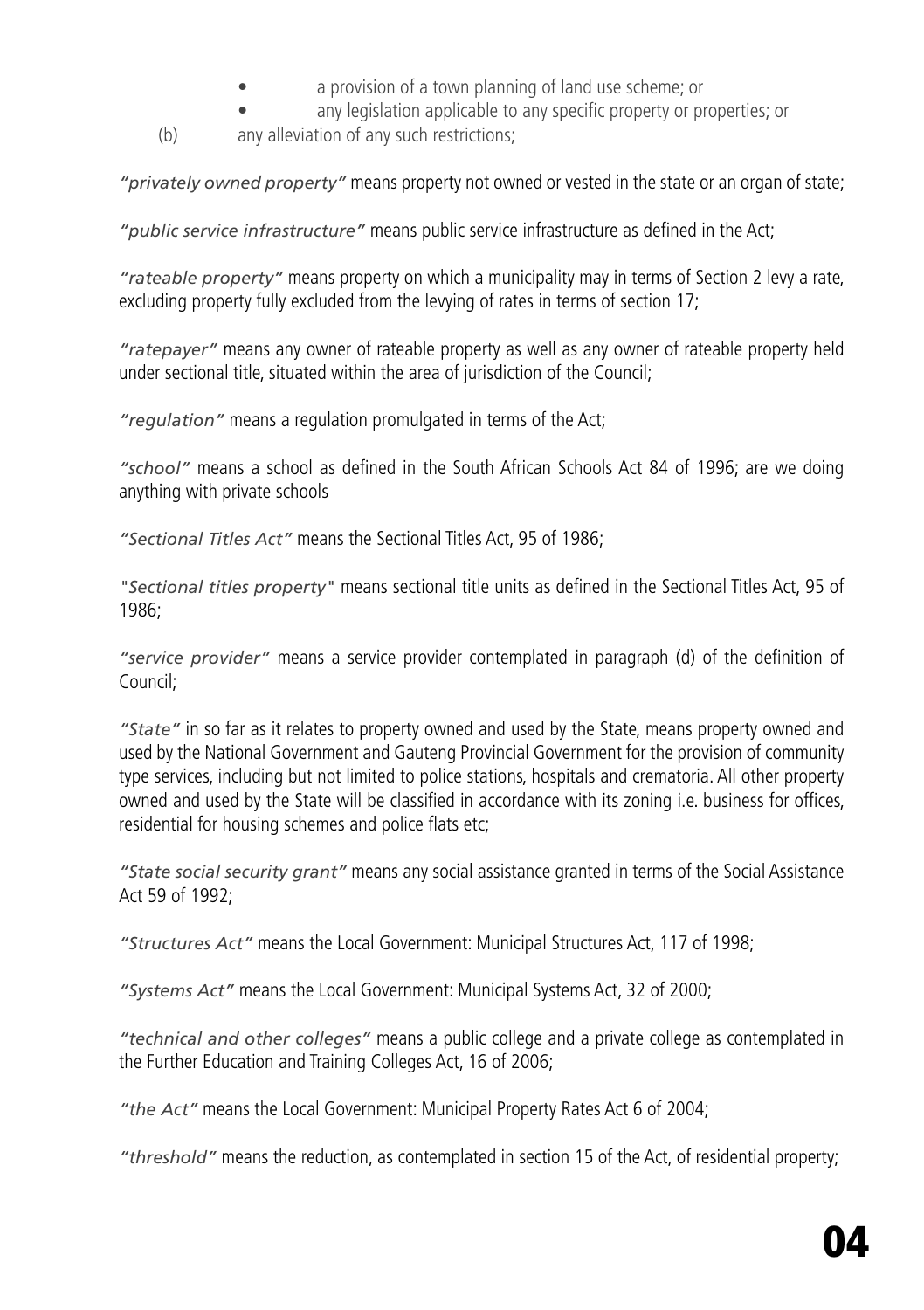*"Town Planning Scheme"* means –

a town planning scheme, which is in operation as contemplated in the Town Planning and Townships Ordinance 25 of 1965 and the Town Planning and Townships Ordinance 15 of 1986; and any scheme or document which in terms of any applicable legislation is legally in operation and records or sets out, by means of maps, schedules or any other document, the development rights specifying the purpose for which land may lawfully be used or any buildings may be erected, or both;

*"university"* means any university and technikon as defined in section 1 of the Higher Education Act 101 of 1997;

*"zoning"* means the purpose for which land may lawfully be used or for which buildings may be erected or used, or both, as contained in any applicable Town Planning Scheme and "zoned" has corresponding meaning.

#### **(2) Any word or expression –**

- (a) imparting any gender or the neuter includes both genders and the neuter, or
- (b) imparting the singular only also includes the plural and vice versa, unless the context otherwise indicates.

# **2. LEGISLATIVE BACKGROUND**

- (a) The Constitution of the Republic of South Africa 1996 empowers the Council to impose rates on property.
- (b) In terms of section 4(1)(c) of the Systems Act, the Council may, inter alia, levy rates on property to finance operational expenditure of the Council.
- (c) In terms of section 62(1)(f)(ii) of the MFMA, the Municipal Manager appointed in terms of section 82 of the Structures Act, must, in his capacity as the Council's accounting officer, ensure that the Council has and implements a rates policy.
- (d) The Council:

(i) must, in terms of section 3(1) of the Act, adopt a policy consistent with the Act on the levying of rates on rateable property in the municipality;

(ii) must, in terms of section 6(1) of the Act, adopt by-laws to give effect to the implementation of its rates policy.

(iii) must, in terms of section 5(1) of the Act, annually review, and may, if necessary, amend this Policy. Proposals for reviewing this Policy must be considered by the Council in conjunction with its annual operating budget;

(iv) may, in terms of section 22 of the Act, levy an additional rate on property in a special rating area and, in doing so, may differentiate between categories of property;

- (e) This Policy is drafted in compliance with the provisions of sections 3(1) and 6(1) of the Act and must be read within the context of the Act.
- (f) Rates are levied in accordance with the Act as an amount in the Rand based on the market value of all rateable property as reflected in the valuation roll and any supplementary valuation roll, as contemplated in Chapters 6 and 8, respectively, of the Act.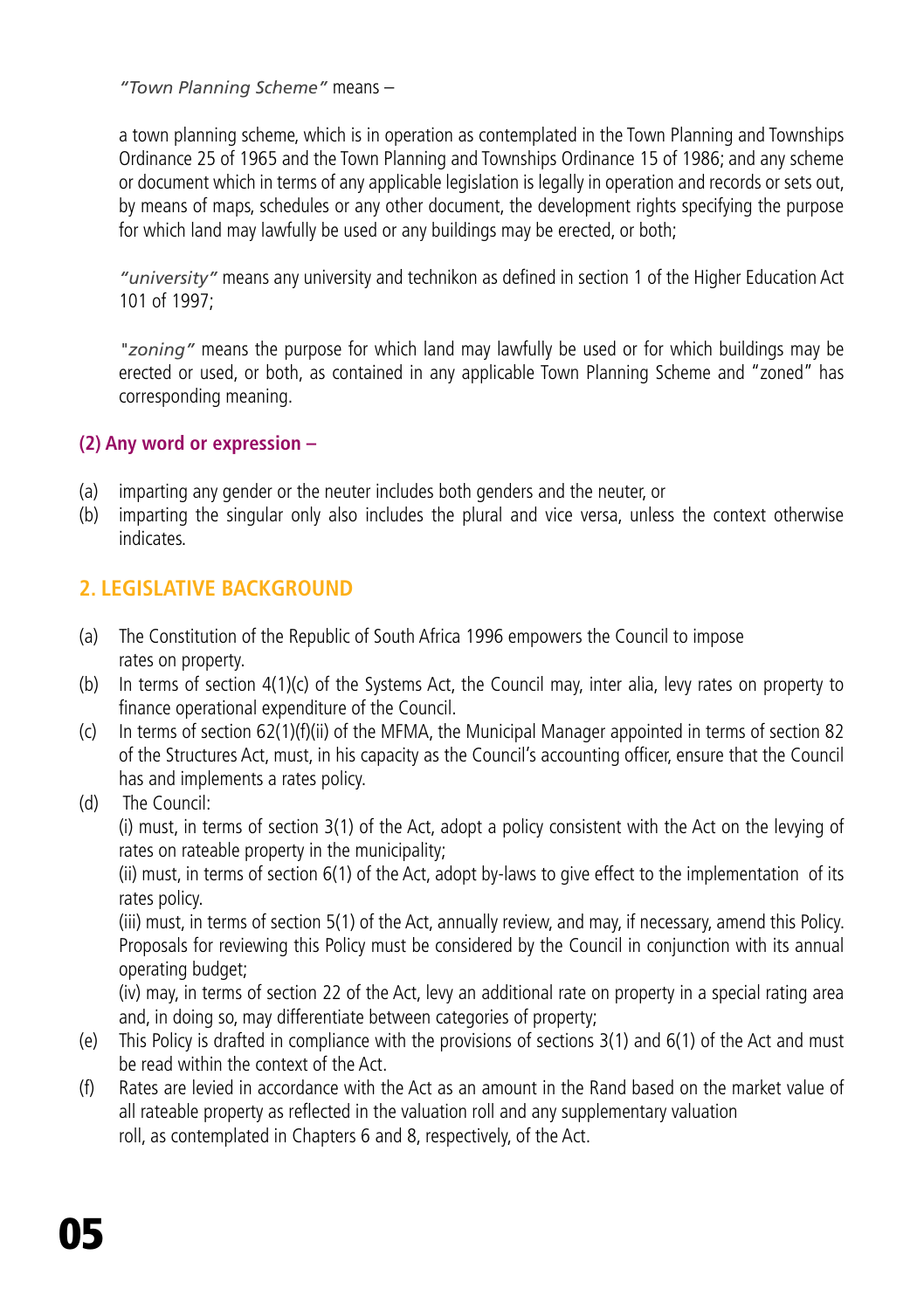# **3. OBJECTIVES OF THE POLICY**

The key objectives of this Policy are to:

- (a) ensure that all owners of rateable property are informed about their liability for rates;
- (b) specify relief measures for ratepayers who may qualify for relief or partial relief in respect of the payment of rates through exemptions, reductions and rebates as contemplated in section 15 of the Act;
- (c) empower the Council to specify a threshold at which rating in respect of residential properties may commence as provided for in section 15 of the Act read with section 17 (1)(h), which it is hereby authorised to do;
- (d) set out the criteria to be applied by the Council if it  $-$ 
	- (i) increases rates; and
	- (ii) levies differential rates on different categories of property;
- (e) provide for categories of public benefit organisations, approved in terms of section 30(1) of the Income Tax Act 58 of 1962, which are ratepayers, and may apply to the Council for relief from rates;
- (f) recognise the State and the owners of public service infrastructure as property owners;
- (g) encourage the development of property;
- (h) ensure that all persons liable for rates are treated equitably as required by the Act; and
- (i) provide that any rebate contemplated in paragraphs 7 of this Policy is to benefit the owner in occupation of the property.
- (j) To determine the level of increases in rates, the criteria to be applied may include the following:
	- (i) the inflation rate as indicated by the consumer price index excluding mortgage bonds;
	- (ii) the financing of increased operating expenditure;
	- (iii) the financing of additional maintenance expenditure;
	- (iv) the additional cost of servicing debt included in the operating budget of the Council;
	- (v) the augmentation of any revenue shortfall;
	- (vi) the financing from the annual operating budget of expenditure related to anything the Council is lawfully empowered to do for which provision has to be made in the budget;
	- (vii) the taking into consideration of the medium term budget growth factors as determined by National Treasury;
	- (viii) In addition to the criteria specified in subparagraph (3) above, the following criteria is taken into account in determining whether a differential rate should be applied:
		- (a) the need to promote economic development;
		- (b) any administrative advantages in applying a differential rate; and
		- (c) the need to alleviate the rates burden on the owners of any particular category of property specified in paragraph 7.
- (k) Exemptions, rebates and reductions may only be granted as provided for in the Rates Policy.

## **4. DATE OF IMPLEMENTATION**

The Policy will be effective from 1 July 2015 and is subject to review on an annual basis.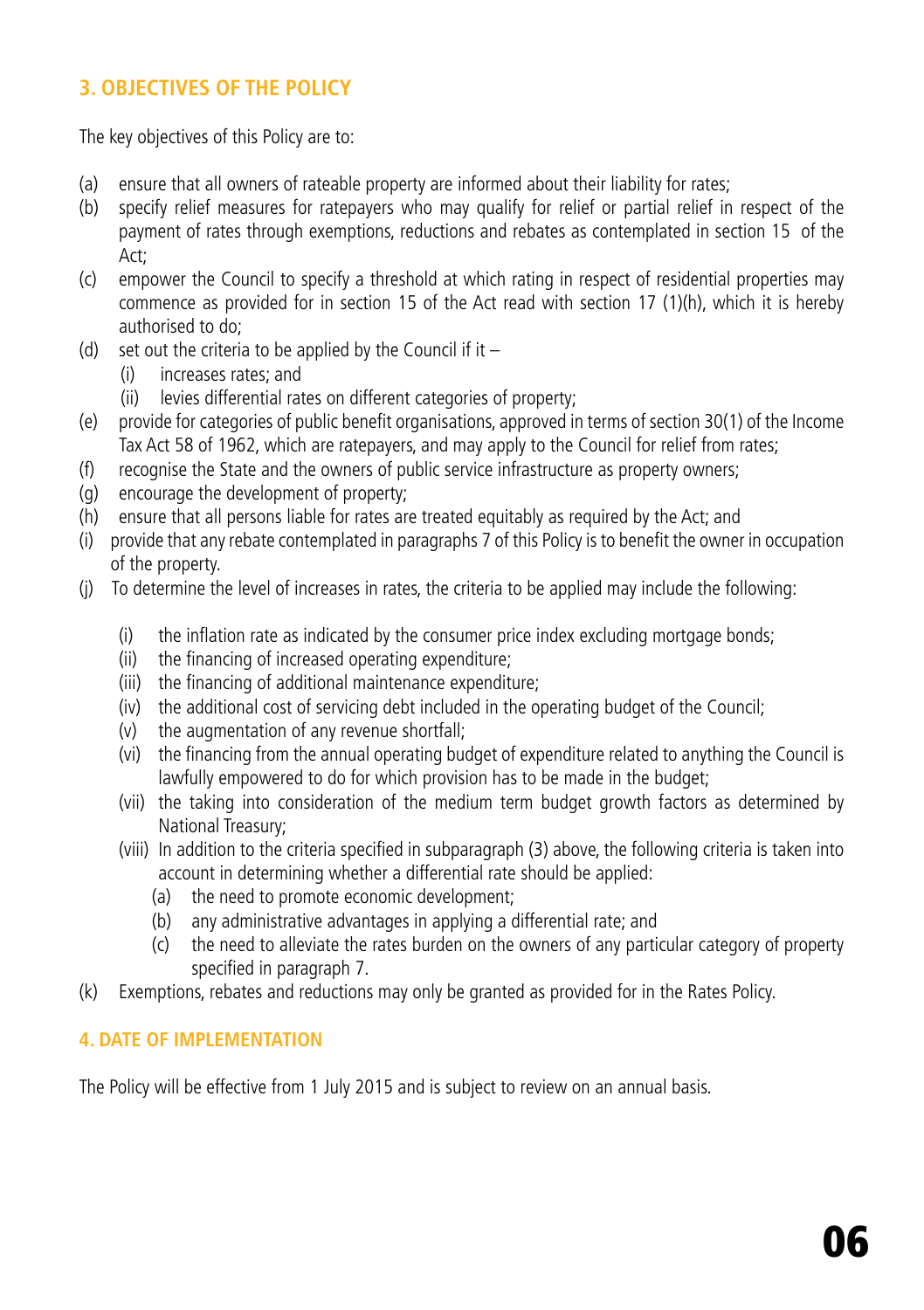#### **5. CATEGORIES OF PROPERTY FOR LEVYNG OF DIFFERENTIAL RATES**

**(1) The Council levies different rates for different categories of rateable property in terms of section 8 of the Act. All rateable property will be classified in a category and will be rated based on the category of the property from the valuation roll which is based on the primary permitted use of the property, unless otherwise stated. For purposes of levying differential rates in terms of section 8, the following categories of property are determined in terms of sections 3(3)(b) and 3(3)(c) of the Act:**

#### **(2) The categories are as follows:**

- (a) Business and Commercial
- (b) Sectional Title Business
- (c) Sectional Title Residential
- (d) Sectional Title Other
- (e) Residential Property
- (f) Residential with consent use
- (g) Municipal
- (h) State
- (i) Farming
- (j) Public Service Infrastructure
- (k) Agricultural Business
- (l) Agricultural Residential
- (m) Agricultural other
- (n) Vacant Land
- (o) Mining
- (p) Education
- (q) Religious
- (r) Public Service Infrastructure-Private
- (s) Private open space
- (t) Public Benefit
- (u) Multipurpose Residential
- (v) Multipurpose Business
- (w) Illegal use

# **6. CLARIFICATION OF CATEGORIES OF PROPERTY**

## **(a) Business and Commercial**

Property in this category includes:

- (i) property zoned for business, commercial or industrial purposes;
- (ii) property used for game farming and / or eco–tourism;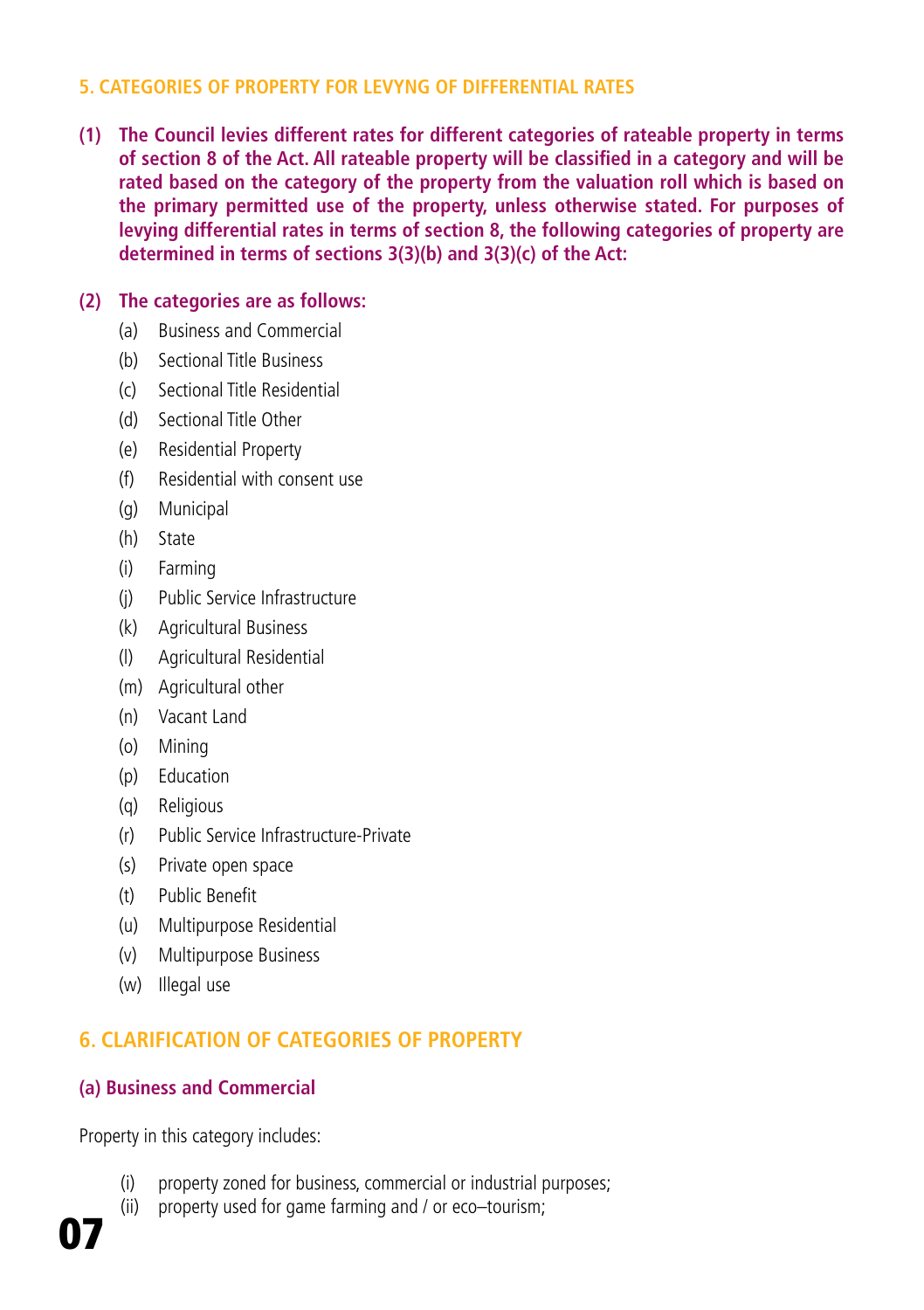- (iii) property used as a race course for any racing in connection with which betting is carried on by means of a totalizator or otherwise;
- (iv) Property zoned private open space used for recreational or sporting facilities.
- (v) Property zoned general, special, undetermined, aerodrome, amusement and zoning unresolved which is used for business and commercial or industrial purposes, unless such property is used for residential purposes in which case the residential rate will be applied. The residential property value reductions and rebates will be applicable to such properties used for residential purposes. The property owner should apply at Rates and Taxes department and the category will be applicable from the date of application.
- (vi) Properties zoned and used for parking which is privately owned;
- (vii) Property for which a business or commercial consent use has been granted by the Council;
- (viii) Property zoned public open space used for recreational or sporting facilities.

#### **(b) Sectional Title Business**

Property in this category includes:

- (i) Sectional Title properties that are zoned for business or have businesses operating therefrom;
- (ii) Where a property not zoned residential has been developed and is used exclusively as residential, the residential tariff will be applicable on application. The property owner must submit a declaration as to the purpose for which the property is being used, so that it can be rated accordingly. The residential property value reductions and rebates will be applicable to such property;
- (iii) Where a property is used for residential purposes, notwithstanding that it is zoned for any other purpose, the owner of such property may apply to the Council in writing for the levying of residential rates. The Council has the right to call for documentary evidence and/or conduct a physical inspection of the property. Where the actual usage is primarily residential, the residential rates and property value reductions and rebates will apply to such property. The changes that will be done on the billing system they will be effective from date of application.

#### **(c) Sectional Title Residential**

This category includes sectional title properties, zoned residential, zoned special for residential use and used exclusively for residential purposes.

#### **(d) Sectional Title Other**

- (i) This category includes structures within a sectional title complex zoned residential that need to be valued separately including but not limited to garages, maids quarters, security houses. These structures will be rated at the residential tariff.
- (ii) These structures will be rated at the residential tariff but will not qualify for residential threshold rebate.

#### **(e) Residential Property**

This category includes:

(i) Property zoned and used for residential purposes and property zoned special for residential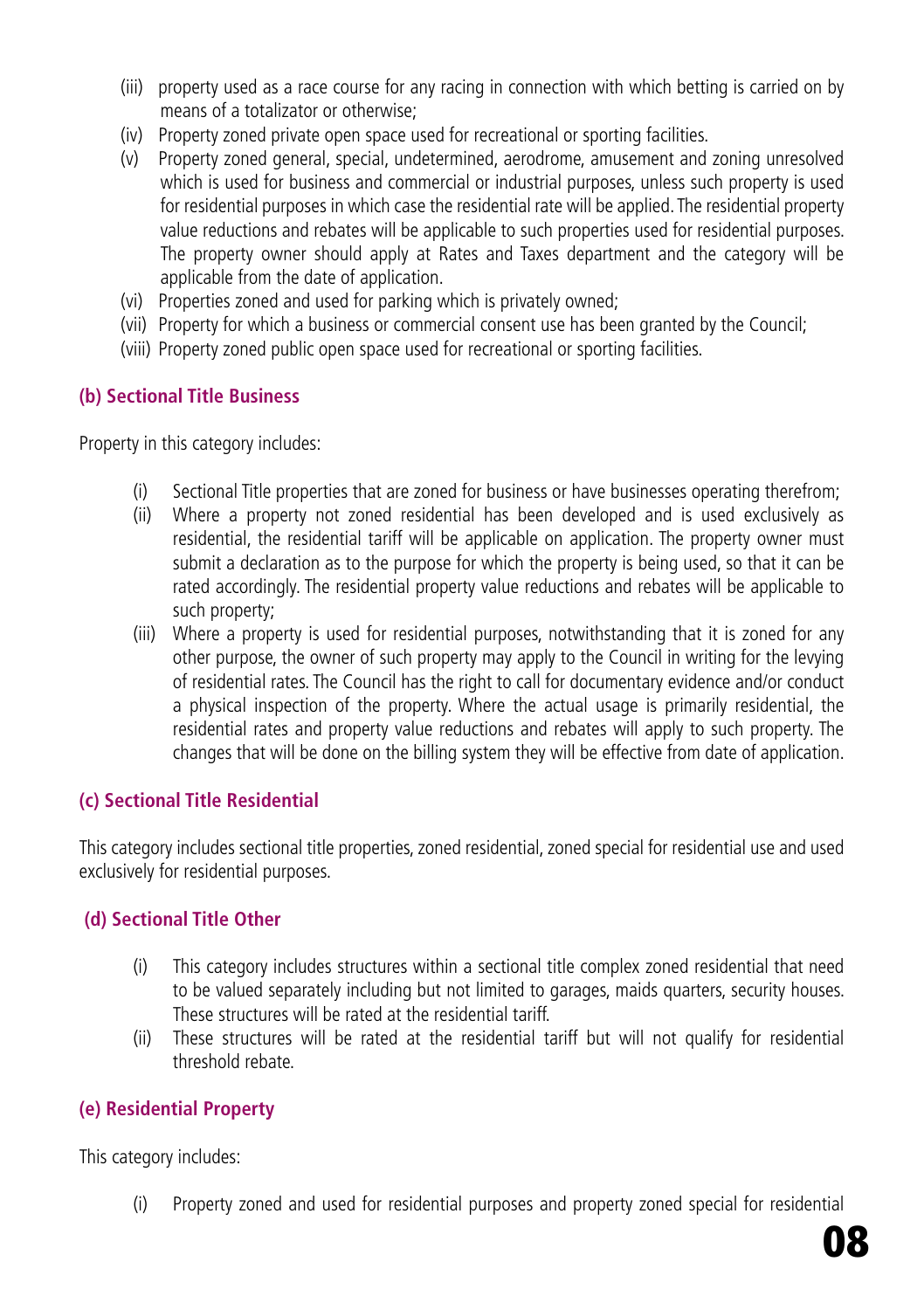purpose but excluding any property zoned business or commercial with a residential component or property zoned residential with a business or commercial consent use.

# **(f) Residential with consent Use**

- (i) Any property zoned for residential purposes in respect of which a consent use has been granted for any business, commercial or industrial purpose shall be categorised as residential with consent use;
- (ii) Consent use granted on any property other than that referred to in (i) above, will result in that property being categorised at the rate applicable to the purpose for which the consent has been granted;
- (iii) If consent use lapses, falls away by the effluxion of time, is withdrawn or ceases to be applicable for any other reason, the owner of the property concerned may apply to the Council for the reinstatement of the residential rate. If approved, the residential rate shall be re-instated as from the date that the Council is satisfied that the property is being used for residential purposes only in terms of the zoning thereof;
- (iv) Where a residential property with a market value less than that specified in the threshold is partially used for non-residential consent purposes, such property will remain in the category of residential.

# **(g) Municipal**

In terms of section 7(2)(a)(1) of Property Rates act no rates will be levied on municipal owned properties.

## **(h) State**

- (i) Property owned by the National and Gauteng Provincial Government is rateable and will be categorized according to the zoning of the property;
- (ii) If property owned by the National and Gauteng Provincial Government has a zoning which permits the provision of residential accommodation, the property will be classified as "residential" and the residential rate will be applicable upon presentation of a Certificate of Occupancy;
- (iii) Only if the property owned by the National and Gauteng Provincial Government is used for the provision of community-type services, will it be categorised as "State" in which case the rate for State owned property will be applicable.

## **(i) Farming (Agricultural purpose)**

Property in this category includes;

- (i) Property referred to in the definition of agricultural property in the act.
- (ii) Property zoned as agricultural/farming and used predominately for bona fide farming purpose. This category excludes property used for purposes of eco-tourism, game farms or equestrian estates, the production of non-edible farm produce and agricultural holdings /small holdings.
- (iii) Agricultural/farming property not predominantly used for bona fide farming purposes, shall be rated according to the category of the actual use thereof.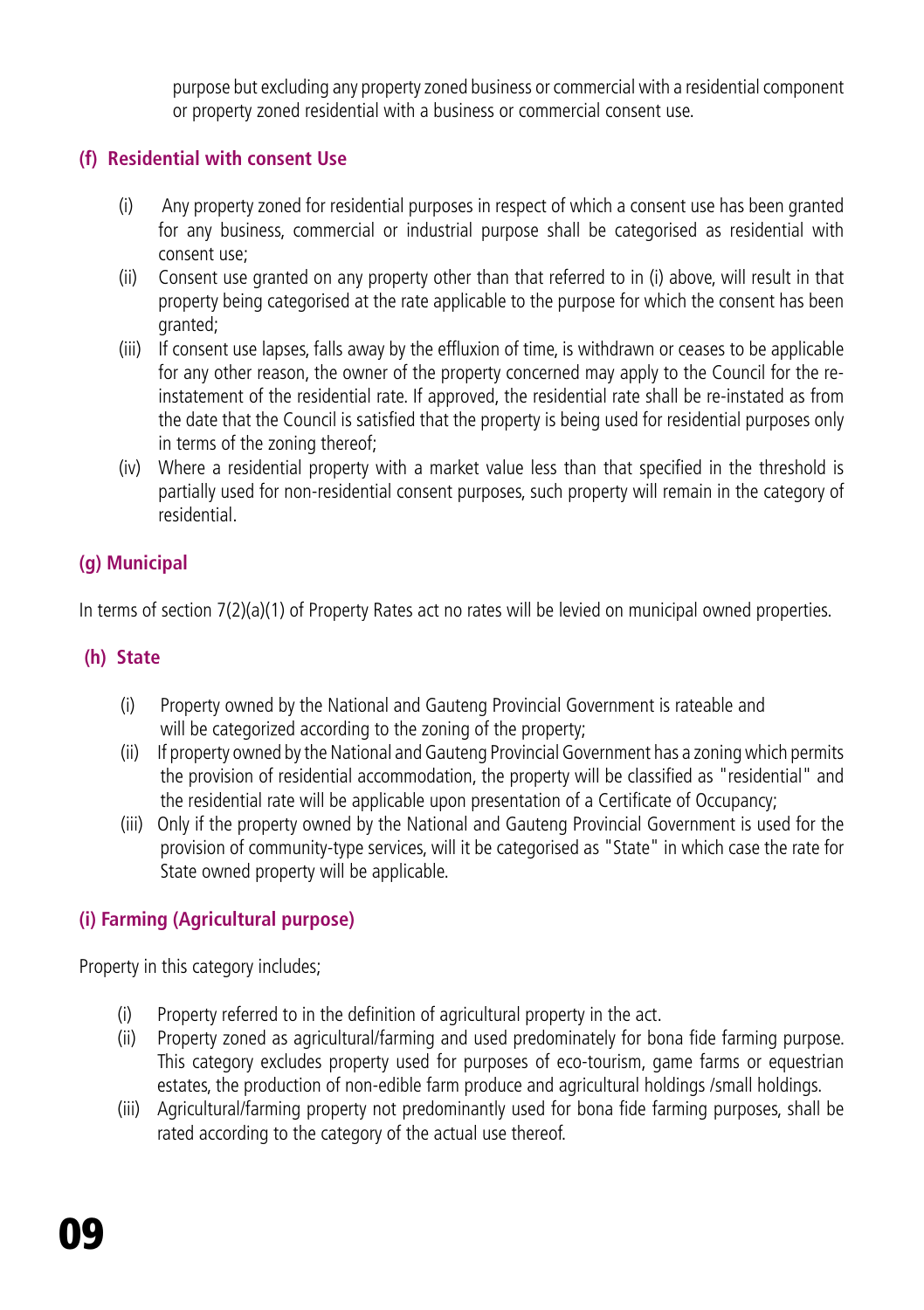#### **(j) Public Service Infrastructure**

Property falling within this category shall be rated at a rate determined by applying the prevailing ratio as prescribed by Regulation. This will also include properties owned by the National Government and the Gauteng Government that are zoned:

- (i) Properties zoned cemetery owned by National and Provincial Government, community facility, parking, pedestrian mall, proposed new roads and widening, existing public roads reservoir, SAR, Spoornet and sewage farms.
- (ii) Any property not falling within the ambit of subparagraph (1) used for anything other than public service infrastructure shall be deemed to be business and commercial for the purposes of levying a rate.
- (iii) This category of property qualifies for 30% value reduction as set out in Section 17(1)(a) of Property Rates act.

#### **(k) Agricultural Business**

Agricultural holdings from which a business or commercial activity is undertaken shall be rated according to the business and commercial rate unless the owner can prove that he/she is a bona fide farmer.

#### **(l) Agricultural Residential**

Agricultural holdings and farm portion shall be rated according to the tariff for this category, unless the owner can prove that he/she is a bona fide farmer.

#### **(m) Agricultural Other**

- (i) This category consists of agricultural holdings and farm portion that are not used for residential or business (for example, nursery) purposes.
- (ii) Agricultural holdings where an industrial or horticultural activity is undertaken shall be rated according to the business and commercial rate unless the owner can prove that he/she is a bona fide farmer.
- (iii) This category of property shall not benefit from residential threshold rebate

## **(n) Vacant Land**

This category includes the following:

- (i) Land without a zoning, zoning unresolved, deproclaimed mining land and any undeveloped land/ erf within a proclaimed township or within a land development area..
- (ii) Land in this category shall not benefit from any exemption, reduction or rebate. Property will continue to be rated as vacant until such time as the Council issues a Certificate of Occupancy or final inspection.
- (iii) Vacant land owned by individual for development of residential property, if developed within the two year will be charged residential tariff backdated to year one. Owner of the land must apply to the City adjustment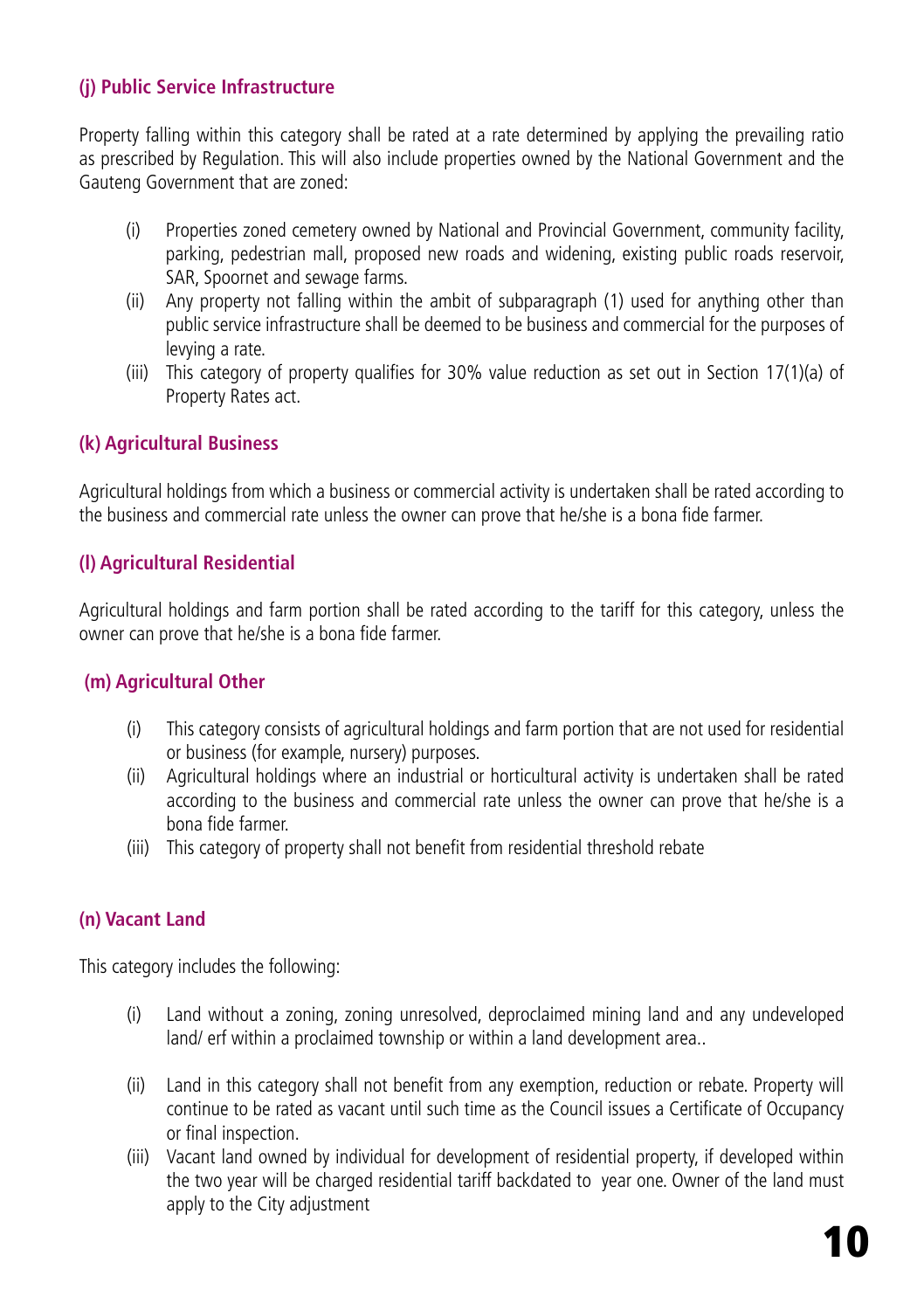- (iii) The tariff applicable to vacant land will take precedence over the tariff applicable to the property category where such land is vacant except for (iii)and (iv).
- (iv) The rate applicable to vacant land will take precedence over the rate applicable to the category in which the property would have fallen had it not been vacant land.

#### **(o) Mining**

This category refers to property actually used for mining purposes or purposes incidental to mining operations, which property will be rated as if zoned business, commercial.

#### **(p) Education**

This category refers to property owned by educational institutions that are registered with the Gauteng Department of Education and South African Revenue Services in terms of Section 30 of the Income Tax Act 58 of 1962 that provide education and development services as contemplated in Item 4 of the Ninth Schedule to that Act. Property owner are required to provide proof of registration with the Gauteng department of Education

#### **(q) Religious**

This category refers to property zoned religious or ecclesiastic registered in the name of and used primarily as a place of public worship by a religious community, including an official residence registered in the name of that community which is occupied by an office–bearer of that community who officiates mainly at services at that place of worship.

## **(r) Public Service Infrastructure-Private**

Property falling within this category shall be rated at the rate applicable to Public Service Infrastructure. This includes:

- (i) Privately owned land comprising a developed internal roadway network and access control that cannot be separately sold within a complex.
- (ii) Storm-water control measures within a complex.
- (iii) Property zoned and used as cemetery and privately owned
- (iv) This category of property does not qualify for the 30% value reduction as set out in Section 17(1)(a) of Property Rates act

## **(s) Private Open Space**

Private open space includes recreational and or sporting facilities. Property in this category shall be rated at the tariff applicable to public service infrastructure provided that:

- (i) The sporting facility property is used 80% for sports activities;
- (ii) The Club is active and it must prove to the City that it is involved in sports development programmes for previously disadvantaged communities;
- (iii) The organization is registered with SARS and an association without gain;
- (iv) The organization provides the City with 3 year audited financial statements and should prove to the City that it is not in a financial position to pay the full rates;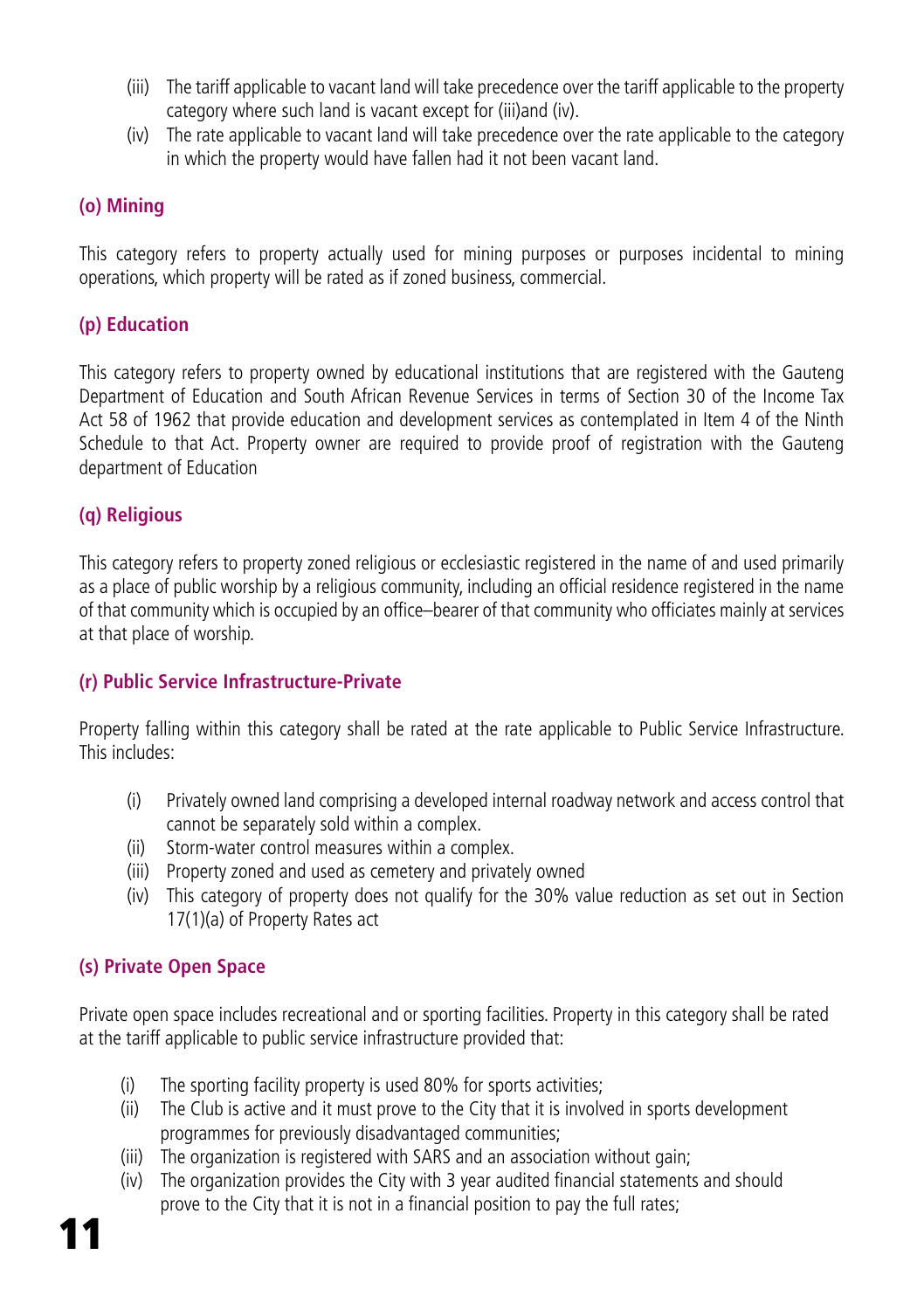(v) This category of property does not qualify for the 30% value reduction as set out in Section 17(1)(a) of Property Rates act

# **(t) Public Benefit Organisation**

Property in this category shall be rated according to the prevailing nationally promulgated rates ratio based on usage of property subject to:

- (i) The Public benefit organisation shall apply to the City to be recognised as such.
- (ii) The Public benefit organisation shall provide the City with 3 year audited financial statements and should prove to the City that it is not in a financial position to pay the full rates.
- (iii) A public benefit organisation is required to provide a specified public benefit service as set out in terms of Section 30 of the Income Tax Act. Notwithstanding the provisions of subparagraph (1), property which is used in conflict to its zoning will be rated at the tariff applicable to business and commercial.
- (iv) Any property not falling within the ambit of subparagraph (1) shall be deemed to be business and commercial for the purposes of levying a rate.

## **(u) Multipurpose Residential**

- (i) This category comprises of properties with multiple zonings, one of which is residential.
- (ii) Where the property is actually used predominantly (i.e. 51% or more of the area of the building) for residential purposes, the entire property will be rated according to the residential rate.
- (iii) To qualify for the residential rate the owner must submit a declaration duly certified as correct by a registered town planner or architect that the property is being used predominantly for residential purposes as envisaged in (ii) above.
- (iv) If the dominant use is not residential but some other permitted use, the rate applicable to the predominant use will apply.

## **(v) Multipurpose Business**

Where a property's zoning allows for more than one permitted use and where the use of the property is used dominantly (fifty plus one percent) for business and commercial purposes the entire property will be rated in accordance with the business rate.

- (i) This category comprises of property with multiple zonings, one of which is business/commercial purposes.
- (ii) Where the property is actually used predominantly (i.e. 51% or more of the area of the building) for business/commercial purposes, the entire property will be rated in accordance with the business residential rate.
- (iii) If the dominant use is not business/commercial but some other permitted use, the rate applicable to the predominant use will apply.

# **6.1 Illegal use**

(i) This category comprises all properties that are used for a purpose (land use) not permitted by the zoning thereof in terms of any applicable Town Planning Scheme or Land Use Scheme; abandoned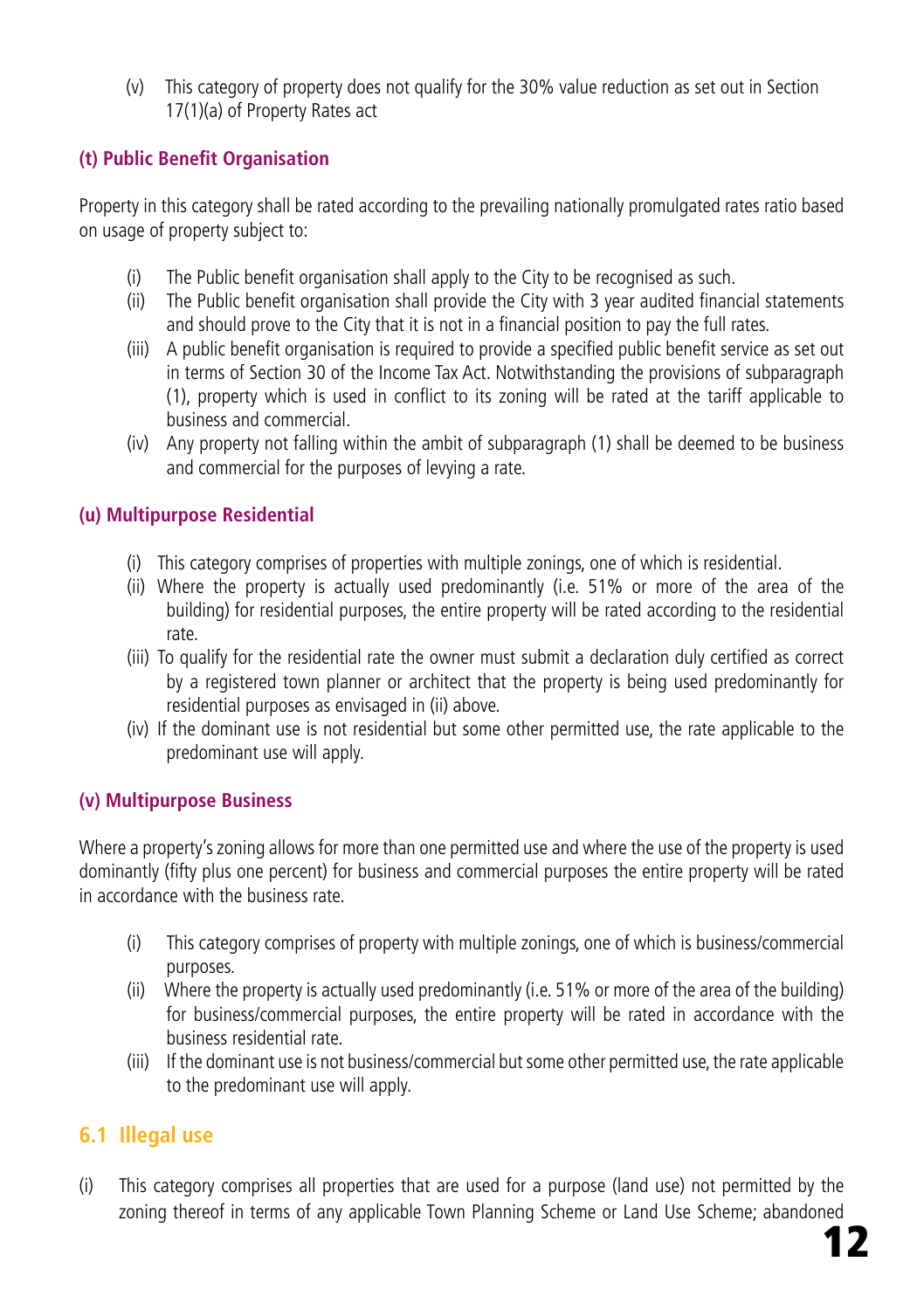properties and properties used in contravention of any of the Council's By-laws and regulations, which include the National Building Regulations and Building Standards Act, 103 of 1977, and any Regulations made in terms thereof.

(ii) The rate applicable to this category will be determined by the City on an annual basis. The City reserves the right to increase this penalty tariff higher than other tariffs.

# **6.2 General**

Any property not falling within the ambit of category (a) to (v) that is zoned and used for different purposed other than what is covered in category (a) to (v) shall be deemed to be business and commercial for the purposes of levying a rate. This will also include; any zoning that is not covered in category (a) to (v).

#### **7. CATEGORIES AND CONDITIONS OF OWNERSHIP FOR PURPOSES OF EXEMPTIONS, REDUCTIONS AND REBATES FOR RESIDENTIAL CATEGORY.**

The City will not levy a rate on the first part of the value up to R200 000 of the market value as per the Valuation Roll:

- on the first R15 000 on the basis set out in section 17(1)(h) of the MPRA; and
	- on the balance of the market value up to R185 000 in terms of section 15 of the
		- Act in respect of residential properties, provided that the Council may from time to
		- time during its annual budget process contemplated in section 12 (2) of the Act determine, as threshold, the amount to be deducted from the market value of residential properties, as a result of which rates will only be determined on the balance of the market value of such properties after deduction of the threshold amount.

## **(1) Extended Social Package**

- (a) This category consists of residential properties owned and occupied by natural persons who have limited income and who are not pensioners, but can show that his or her annual income falls below the limit determined by Council.
- (b) The owner must apply every six month for the Council's approval for extended social package on a form prescribed by the Council, accompanied by such proof as the Council may reasonably require to substantiate any entitlement to a rebate contemplated in this category;
- (c) The conditions are as follows:
	- (i) The owners must own and occupy the property concerned.
	- (ii) The owners must achieve a score on the City of Johannesburg Poverty Index as specified below.
	- (iii) The value of the property may not exceed R450 000.
- (d) The extent of the rebate will depend on the applicant's score on the City of Johannesburg Poverty Index:
	- greater than zero but not exceeding 34 points: 70% of the current monthly rate;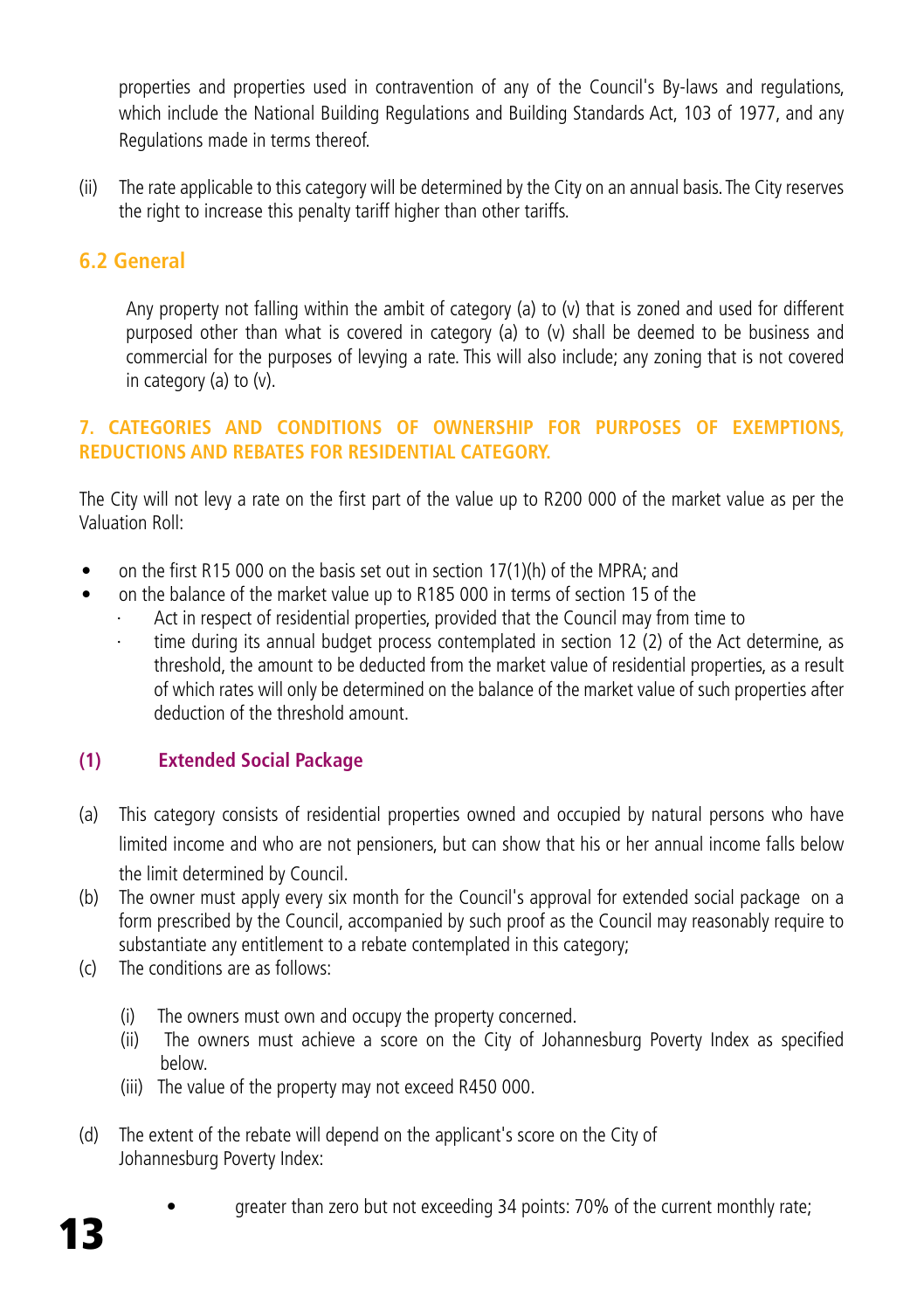greater than 35 points: 100% of the current monthly rate.

## **(2) Owners dependent on pensions**

- (a) This category consists of residential properties owned and occupied by pensioners.
- (b) The conditions for this rebate are as follows:
	- (i) The owner must have reached the age of 60 years;
	- (ii) The owner must own and occupy the property;
	- (iii) The value of the property may not exceed R2 000 000;
	- (iv) This category also applies to property owners who have become pensioners due to injury:
	- (v) An owner of a property in this category, must apply for the Council's approval of a rebate on a form prescribed by the Council, accompanied by their most recent income tax assessment issued by the South African Revenue Service or other proof of income acceptable to the Council;
	- (iv) A rebate shall be granted for a maximum duration of the Valuation roll provided that: (aa) shall be necessary to reapply if the status of the beneficiary changes within the period;
		- and
		- (bb) the beneficiary shall notify the Council in writing of any event that causes a change in his financial status that may affect the granting of the rebate.

(vii) No retrospective rebates will be granted.

- (viii) Application shall be made prior to the expiry of the validity period of any existing rebate.
- (c) The rebate shall be as follows:
	- (i) If a pensioner receives a National Security Grant, they will qualify for a 100% rebate.
	- (ii) If a pensioner, age 70 and above, they qualify for a 100%, irrespective of income.
	- (iii) If a pensioner has a gross monthly income below and equal to R7, 850, they qualify for a 100% rebate, provided the pensioner is at least 60 years of age.
	- (iv) If a pensioner has a gross monthly income above R7,850 but less than or equal to R13 458, they qualify for a 50% rebate, provided the pensioner is at least 60 years of age.

# **(3) Owners dependent on pensions**

- (a) This category consists of residential properties owned and occupied by person who has become a pensioner because of injury on duty.
- (b) The conditions for this rebate are as follows:
	- (i) The owner must have been injured on duty serving in the following services
		- a. South African National Defence Force
		- b. South African Policy Service
		- c. Emergency services
		- d. Johannesburg Metropolitan Police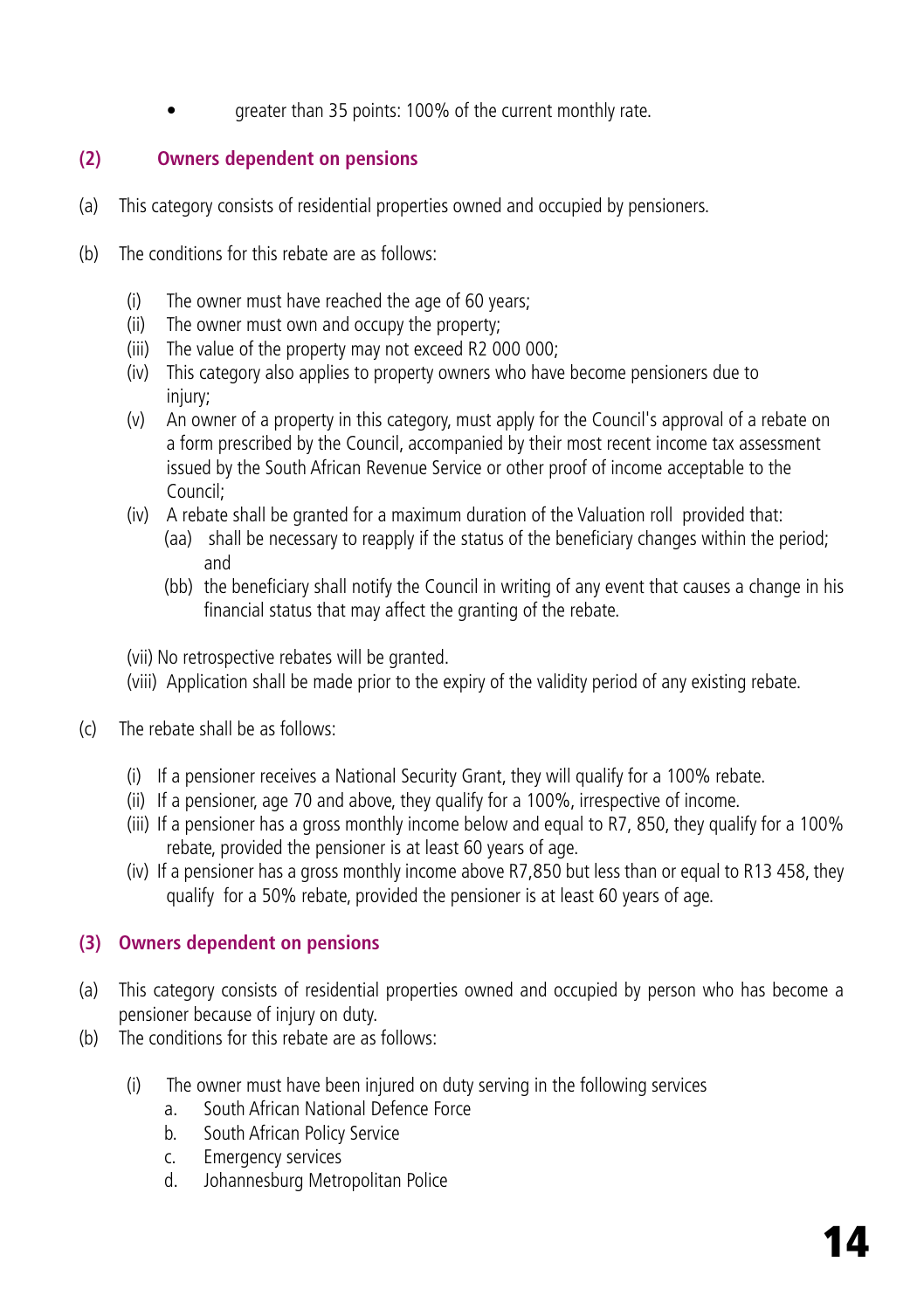- (ii) The owner must own and occupy the property;
- (iii) The value of the property may not exceed R2 000 000;
- (iv) An owner of a property in this category, must apply for the Council's approval of a rebate on a form prescribed by the Council, accompanied by the following documents:
	- (aa) confirmation from the employer that the employee was injured on duty and due to the injuries he or she can no longer serve in any capacity;
	- (bb) medical records that confirms the injuries:
	- (cc) proof of current income.
- (v) A rebate shall be granted for a maximum duration of the Valuation roll provided that:
	- (aa) It shall be necessary to reapply if the status of the beneficiary changes within the period;
	- (bb) the beneficiary shall notify the Council in writing of any event that causes a change in his financial status that may affect the granting of the rebate;
- (vi) No retrospective rebates will be granted.
- (iv) Application shall be made prior to the expiry of the validity period of any existing rebate.
- (c) The rebate shall be as follows:
	- If a pensioner receives a National Security Grant, he/she qualifies for 100% rebate.
	- If a pensioner, age 70 and above, he/she qualifies for a 100%, irrespective of income.
	- If a pensioner has a gross monthly income below and equal to R7, 850, he/she qualifies for a 100% rebate, provided the pensioner is at least 60 years of age.
	- If a pensioner has a gross monthly income above R7, 850 but less than or equal to R13, 458, he/ she qualifies for a 50% rebate, provided the pensioner is at least 60 years of age.

## **(4) Heritage properties**

- (a) This category comprises property:
	- (i) declared as heritage sites in terms of Section 27 of the National Heritage Resources Act, 25 of 1999;
	- (ii) designated as protected areas in terms of section 28 of the National Heritage Resources Act; and
	- (iii) designated as heritage areas in terms of section 31 of the National Heritage Resources Act;
- (b) The conditions relating to this category are:

(i)Application for a rebate must be made annually on a form prescribed by the Council.

(ii) The rebate contemplated in this category shall be subject to any limitations that may be placedon financial incentives for the conservation of heritage resources in terms of section43of the National Heritage Resources Act;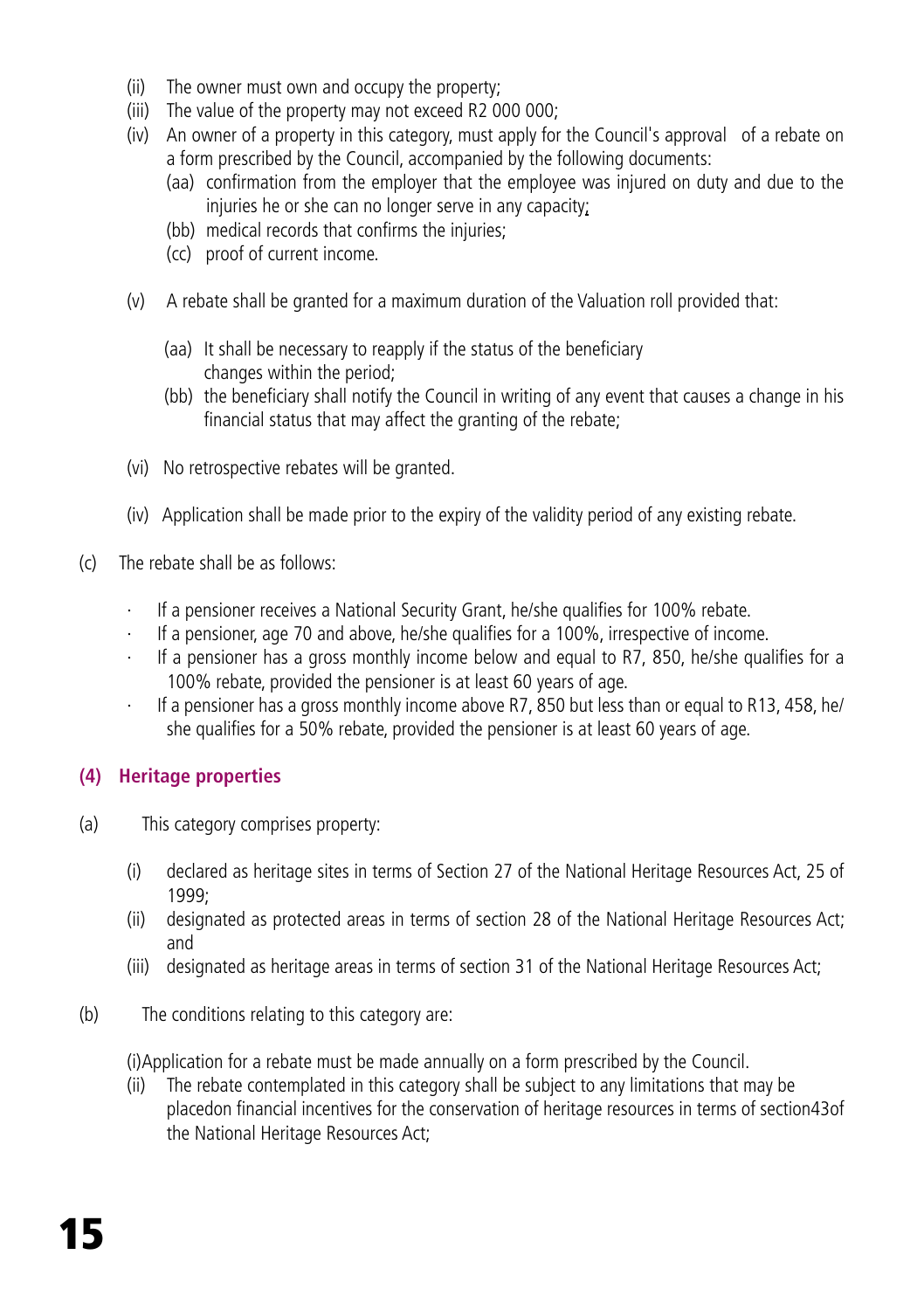(c) The rebate shall be a maximum of 20% of the current monthly rates.

#### **(5) Residential sectional title rebate**

- (a) The category consists of properties on which a high density residential development (including sectional title units) is undertaken.
- (b) A rebate of 5% of the current monthly rates will be applied.

#### **(6) Protection of animals**

- (a) This category comprises property registered in the name of any institution or organisation which has as its exclusive objective the protection of animals.
- (b) A maximum of 100% of the current monthly rates will apply.
- (c) Property owner must apply for this rebate/exemption

#### **(7) Disaster areas**

- (a) The category consists of property situated within an area affected by a disaster within the meaning of the Disaster Management Act 57 of 2002;
- (b) The applicable requirements are as follows:
	- (i) The owner of the property must apply to the Council for a rebate on a prescribed form, accompanied by such proof as the Council may reasonably require to substantiate the application; and
	- (ii) The rebate shall be subject to such duration and limitations as the Council may determine in relation to a specific disaster or event.
- (c) The rebate shall be a maximum of 100% of the current monthly rates.

#### **(8) Vacant land**

- (a) This category comprises land outside the urban development boundary which is vacant.
- (b) The applicable requirements are:
	- (i) The owner of the property must apply in writing to the Council for a rebate.
	- (ii) The rebate is only available if the property could not be developed as a result of the unavailability of bulk infrastructure and/or bulk services for the duration of the Council's ensuing financial year.
	- (iii) A letter to this effect from the Department Development Planning, Joburg Water and City Power or its delegate, must accompany the application.
- (c) The rebate is a maximum of 50% of the current monthly rates.

## **(9) Housing Development Schemes for Retired Persons**

(a) This category consists of properties owned by juristic persons that fall under the Housing Development Schemes for Retired Persons Act, 65 of 1988, as amended.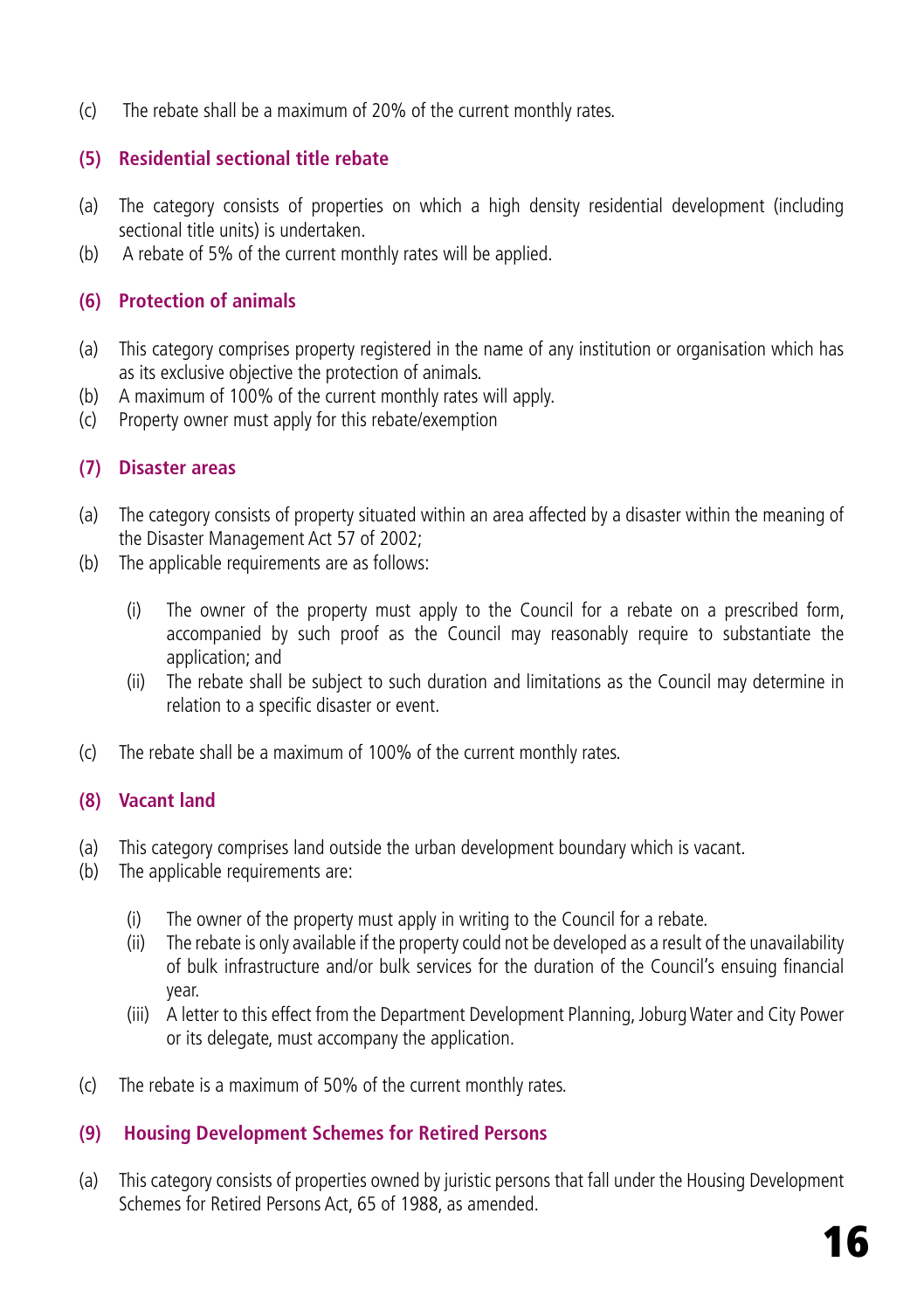- (i) It is required that the owner of property shall pass on the benefit of the rates rebate to the registered holder/s of a right of occupation in the Scheme.
- (ii) if the owner fails to pass the benefit of the rates rebate on to the registered holder/s, the Council may apply the full rating with retrospective effect to the date of commencement of the rebate.
- (iii) The rebate shall be a maximum of 50% of the current monthly rates.

# **(10) Registered Social Landlords**

- (a) The category comprises properties owned by individuals or entities designated as Registered Social Landlords under the Registered Social Landlord Policy of the City.
- (b) The requirements are as follows: The property must comply with the conditions contained in the Registered Social Landlord Policy.
- (c) The rebate is as follows:
	- (i) 40% of the current monthly rates where the property is zoned for commercial use and is rated accordingly.
	- (ii) If a Public Benefit Organisation, registered as a non-profit organisation in terms of Section 30 of the Income Tax Act, provides services on a property which meet the requirements of welfare and humanitarian services as defined in the Schedule of the Act and is designated as a registered social landlord, the rate applicable to a Public Benefit Organisation shall apply.

# **(11) Child Headed Households**

- (a) This category comprises properties owned as specified below, which are occupied by a household headed by a minor.
- (b) The requirements are as follows:
	- (i) The property is worth not more than R2, 000 000.00;
	- (ii) The property must be owned by a terminally ill parent or the child or deceased estate of the parent;
	- (iii) The terminally ill parent or their children must annually apply for the rebate. The application must be accompanied by:
		- (aa) confirmation from the Social worker appointed by Council that has investigated the minors of the household and found that the permanent occupants are minors and the household is headed by a minor;
		- (bb) if the parent is deceased,
			- a copy of the Letter of Executorship of administration of the deceased estate;
			- a copy of the liquidation and distribution account showing transfer of the property to the minor;
			- the death certificate of the parent;
		- (cc) if the parent is terminally ill, a certified copy of a medical report confirming his/her status;
		- (dd) birth certificates of all minors residing on the property.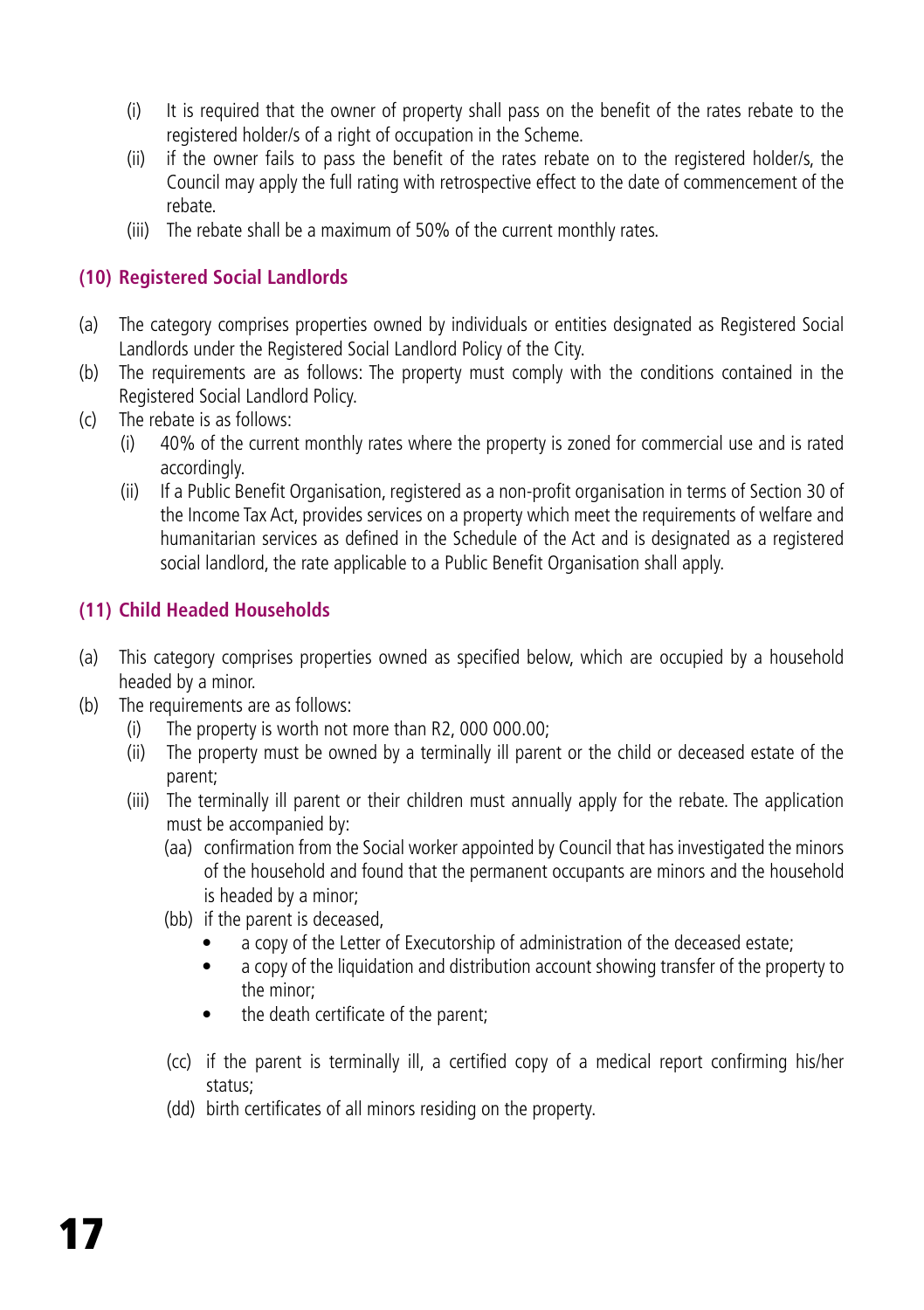- (iii) The rebate will lapse:
	- (aa) when the child head of the household reaches the age of majority;
	- (bb) on alienation of the property;
	- (cc) when the child head of the household ceases to reside permanently on the property;
	- (dd) when the Department of Social Development no longer regards the household as being child headed; or
	- (ee) when applications are not submitted annually (late applications may be reinstated with effect from the next practical billing cycle).
- (c) The applicable rate shall be a maximum of 100% of the current monthly rates.

# **(12) New building Incentive**

- (i) The rebate will apply to new building developments that would take place within the identified Corridors of Freedom in line with the Growth and development Strategy 2040.
- (ii) The detailed qualifying criteria will be provided by the Department Development Planning in line with the policy for Corridors of Freedom as approved by Council.
- (iii) The development must be in line with the development requirements set out by the City.
- (iv) The proposed development must follow all planning by-laws.
- (v) The rebate will be applied as follows.
	- a. The property owner will pay a quarter of the rate as per the category of land for a period not exceeding two years during the construction phase.
	- b. The property owner will pay half the rate on the first year of operation as per the category of land.
	- c. The property owner will pay full rates as per the category of property from the second year of operation onwards
- (vi) The developer must apply to the Department of Development Planning for the approval of the project
- (vii) Once the project is approved by Department of Development Planning, Property Unit will process the rebate in SAP.

# **(13) Cumulative rebates shall not exceed 100%.**

The Council may, notwithstanding any rebate granted, resolve that all rateable property, including properties in respect of which 100% rebates are granted, shall be subject to the payment of such minimum property rate as the Council may determine.

# **8. SPECIAL RATING AREAS**

- (1) On receipt of an appropriate application the Council may by resolution determine an area within the municipality as a special rating area in terms of Section 22 of the Act, subject to such conditions as it may deem necessary, and levy an additional rate on property in that area for the purpose of raising funds for improving or upgrading that area.
- 2) The determination of a special rating area must be consistent with the objectives of the integrated development plan of the Council.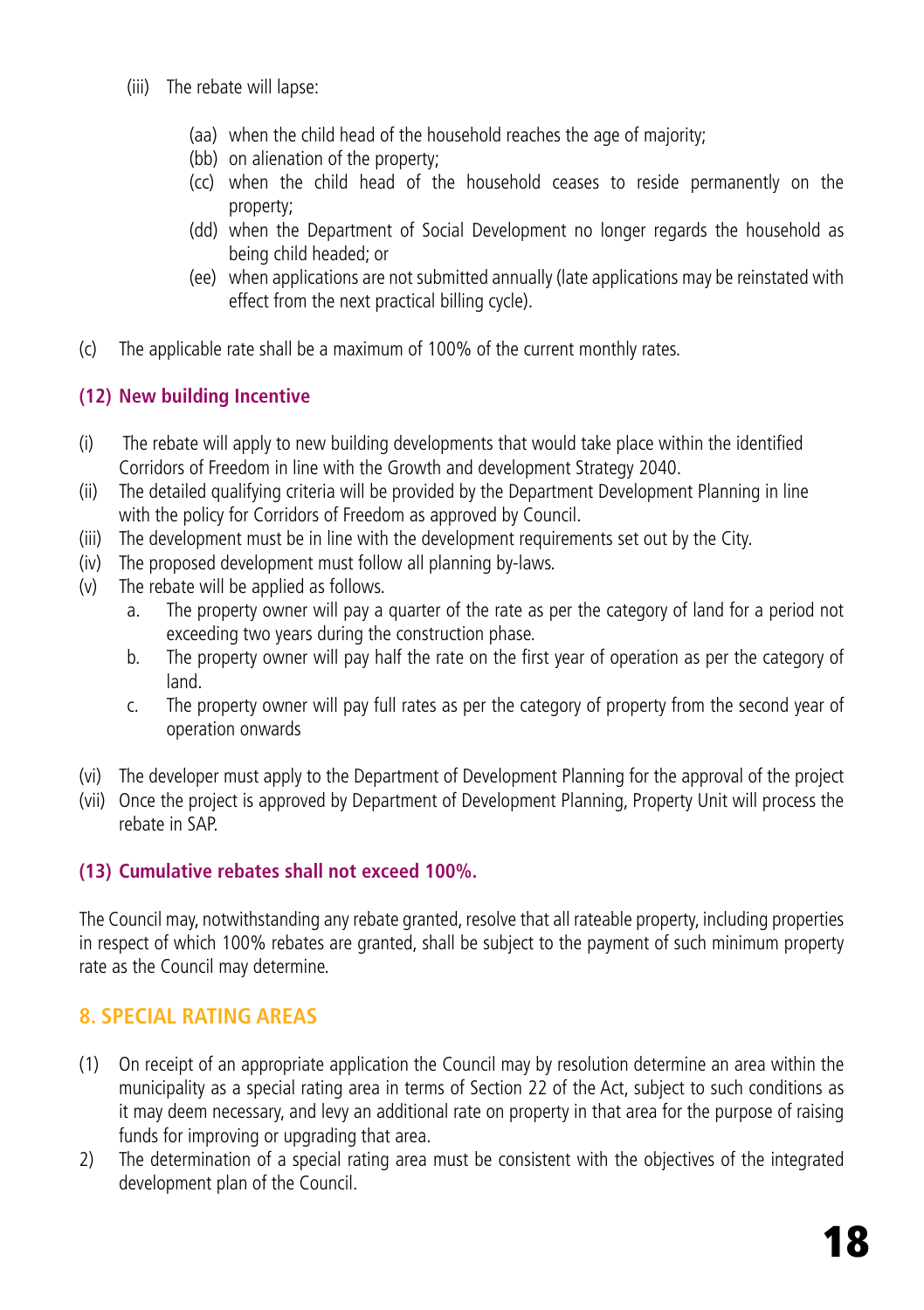# **9. LIABILITY FOR RATES**

- (1) A property rate is a debt in respect of taxation in terms of section 11 of the Prescription Act, 68 of 1969, and the Council can recover rates in arrear for a period of up to 30 years.
- (2) On the basis that rates constitute taxation, there is no specific counter-performance due by the Council in exchange for the receipt of the rates.
- (3) Rates -

(a) which are recovered by the Council on an annual or a monthly basis, are payable on or before the due date stipulated in the account sent to the ratepayer.

(b) are payable in full on or before the due date and interest will be charged on rates that are in arrears.

- (4) (i) A ratepayer remains liable for the payment of the rates whether or not an account has been received and if an account has not been received, the onus shall be on the ratepayer concerned to establish the amount due for the rates and to pay that amount to the Council.
	- (ii) Liability for, and payment of, rates is governed by the Act and the City's Credit Control and Debt Collection By-Laws and Policy.
	- (iii) Section 27(1)(a) provides that property owner who is liable for rate must furnish the City with an address where correspondence can be directed to.
- (5) In the case of joint ownership of property, all the property owners are jointly and severally liable for the payment of rates and any interest charges thereon.
- (6) In respect of property that has been let by a ratepayer, the Council may recover unpaid rates from the tenant to the extent of any unpaid rental due to the ratepayer.
- (7) The Council may recover unpaid rates from the agent of the ratepayer but only to the extent of the rental in respect of the property concerned received by the agent, less any commission due to the agent by the ratepayer.
- (8) A ratepayer that wishes to dispose of a property must comply with the provisions of section 118 of the Systems Act, which requires an advance payment of an amount to cover, inter alia, the rates due before a certificate as contemplated in the said section is issued, such payment to be calculated to cover a lead time as specified in the Systems Act
- (9) A rate levied by the Council on a sectional title unit is payable by the owner of the unit.

## **10. DEALING WITH APPLICATIONS**

The Council must consider every application in terms of this Policy within a reasonable time and may approve the application, subject to such conditions as the Council may deem appropriate under the circumstances, or refuse it.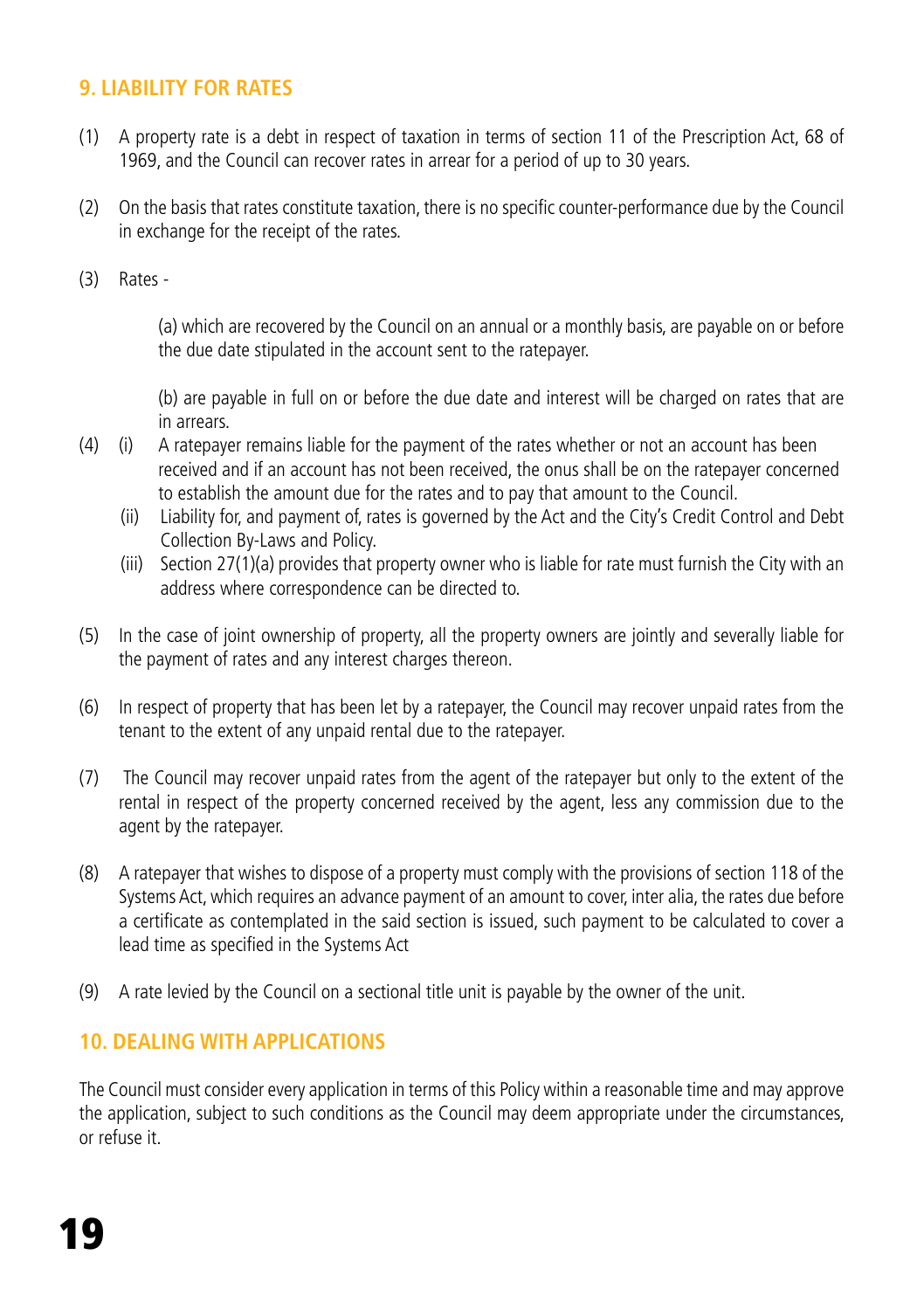# **11. TARIFF RATIOS FOR DIFFERENTIAL RATING DEALING WITH APPLICATIONS**

| <b>Ratio</b><br><b>Category</b> |                                              |                |  |  |
|---------------------------------|----------------------------------------------|----------------|--|--|
| (a)                             | <b>Business and Commercial</b>               | 2.8            |  |  |
| (b)                             | <b>Sectional Title Business</b>              | 2.8            |  |  |
| (c)                             | <b>Sectional Title Residential</b>           | 1.0            |  |  |
| (d)                             | <b>Sectional Title Other</b>                 | 1.0            |  |  |
| (e)                             | <b>Residential Property</b>                  | 1.0            |  |  |
| (f)                             | Residential with consent use                 | 2.0            |  |  |
| (q)                             | <b>Municipal</b>                             | 0.00           |  |  |
| (h)                             | <b>State</b>                                 | 1.5            |  |  |
| (i)                             | Farming                                      | 0.25           |  |  |
| (i)                             | <b>Public Service Infrastructure</b>         | 0.25           |  |  |
| (k)                             | <b>Agricultural Business</b>                 | 2.8            |  |  |
| (1)                             | <b>Agricultural Residential</b>              | 0.9            |  |  |
| (m)                             | <b>Agricultural other</b>                    | 0.9            |  |  |
| (n)                             | <b>Vacant Land</b>                           | $\overline{4}$ |  |  |
| (0)                             | Mining                                       | 2.8            |  |  |
| (p)                             | Education                                    | 0.25           |  |  |
| (q)                             | <b>Religious</b>                             | 0.00           |  |  |
| (r)                             | <b>Public Service Infrastructure-Private</b> | 0.25           |  |  |
| (s)                             | Private open space                           | 0.25           |  |  |
| (t)                             | <b>Public Benefit</b>                        | 0.25           |  |  |
| (u)                             | <b>Multipurpose Residential</b>              | 1.0            |  |  |
| (v)                             | <b>Multipurpose Business</b>                 | 2.8            |  |  |
| (w)                             | Illegal use (penalty tariff)                 | $\overline{4}$ |  |  |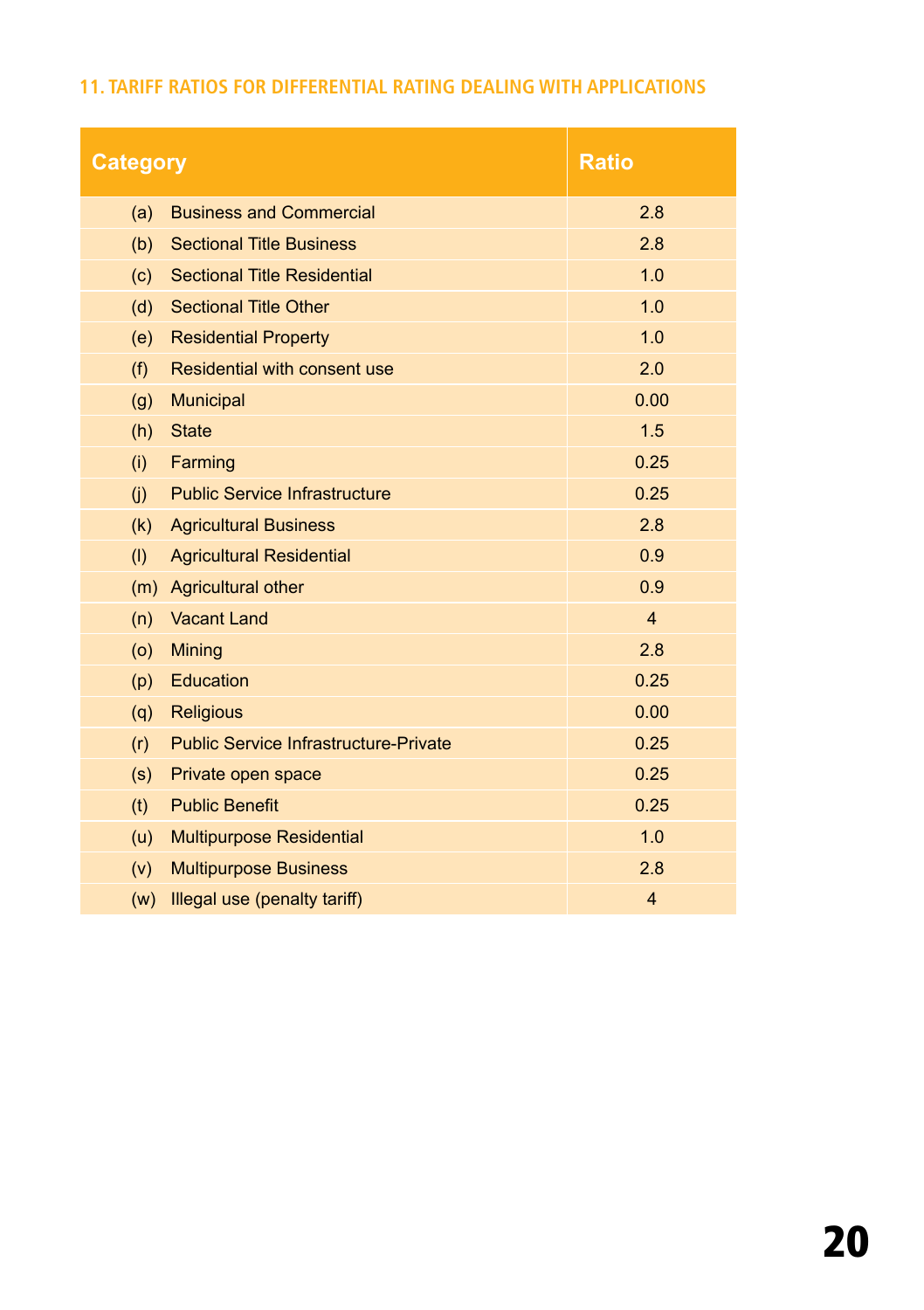# **12. TARIFFS FOR 2015/2016**

| <b>No</b>      | Category                       | Ratio 2015/2016 | Rates for 2015/2016<br>(Cents in the Rand) |
|----------------|--------------------------------|-----------------|--------------------------------------------|
| $\mathbf{1}$   | Agricultural Residential       | 0.9             | 0.005878                                   |
| $\overline{2}$ | <b>Agricultural Business</b>   | 2.8             | 0.018287                                   |
| 3              | Agricultural other             | 0.9             | 0.005878                                   |
| $\overline{4}$ | Residential                    | $\mathbf{1}$    | 0.006531                                   |
| 5              | Consent use                    | $\overline{2}$  | 0.013061                                   |
| 6              | <b>Business and Commercial</b> | 2.8             | 0.018287                                   |
| $\overline{7}$ | Sectional title business       | 2.8             | 0.018287                                   |
| 8              | Sectional title residential    | $\mathbf{1}$    | 0.006531                                   |
| 9              | Sectional title other          | $\mathbf{1}$    | 0.006531                                   |
| 10             | Municipal property             | $\overline{0}$  | $\overline{0}$                             |
| 11             | Farming                        | 0.25            | 0.001632                                   |
| 12             | Mining land                    | 2.8             | 0.018287                                   |
| 13             | Vacant land                    | $\overline{4}$  | 0.026124                                   |
| 14             | PSI                            | 0.25            | 0.001632                                   |
| 15             | PSI privately owned            | 0.25            | 0.001632                                   |
| 16             | Private open spaces            | 0.25            | 0.001632                                   |
| 17             | State                          | 1.5             | 0.009796                                   |
| 18             | Public benefit                 | 0.25            | 0.001632                                   |
| 19             | Education                      | 0.25            | 0.001632                                   |
| 20             | Religious                      | $\overline{0}$  | $\overline{0}$                             |
| 21             | Multipurpose Residential       | 1               | 0.006531                                   |
| 22             | Multipurpose Business          | 2.8             | 0.018287                                   |

# **PENALTY TARIFF**

| ı1<br>. .<br>muud<br>uu |  |
|-------------------------|--|